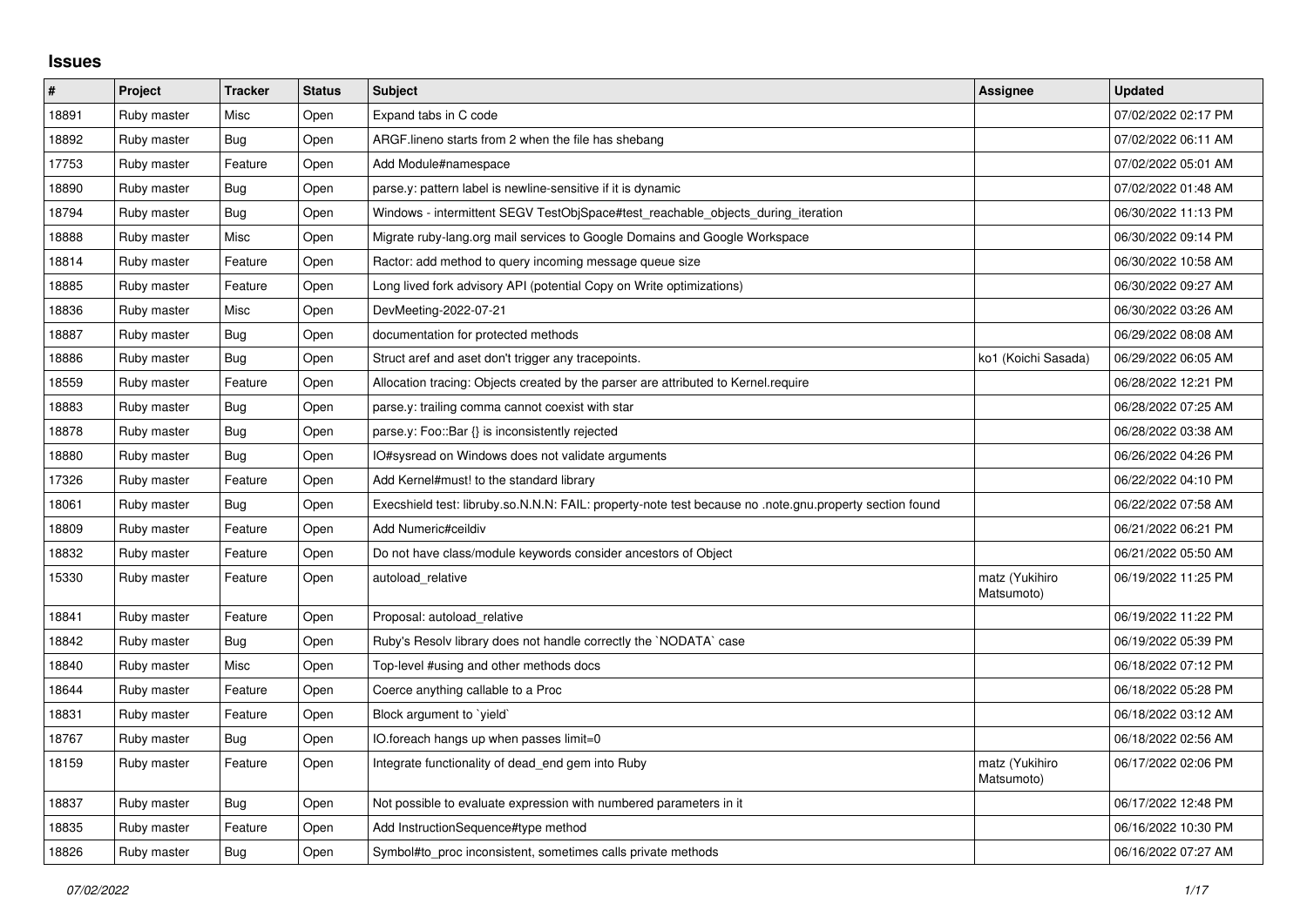| #     | Project     | <b>Tracker</b> | <b>Status</b> | Subject                                                                                                            | <b>Assignee</b>                   | <b>Updated</b>      |
|-------|-------------|----------------|---------------|--------------------------------------------------------------------------------------------------------------------|-----------------------------------|---------------------|
| 18281 | Ruby master | Bug            | Open          | Ruby 3.1.0: gem uninstall -alx fails to uninstall debug                                                            |                                   | 06/16/2022 01:08 AM |
| 17525 | Ruby master | Feature        | Open          | Implement Happy Eyeballs Version 2 (RFC8305) in Socket.tcp                                                         | Glass_saga (Masaki<br>Matsushita) | 06/16/2022 01:08 AM |
| 17472 | Ruby master | Feature        | Open          | HashWithIndifferentAccess like Hash extension                                                                      |                                   | 06/16/2022 01:08 AM |
| 17468 | Ruby master | Feature        | Open          | Deprecate RUBY_DEVEL                                                                                               |                                   | 06/16/2022 01:08 AM |
| 16476 | Ruby master | Feature        | Open          | Socket.getaddrinfo cannot be interrupted by Timeout.timeout                                                        | Glass_saga (Masaki<br>Matsushita) | 06/16/2022 01:08 AM |
| 16005 | Ruby master | Feature        | Open          | A variation of Time.iso8601 that can parse yyyy-MM-dd HH:mm:ss                                                     |                                   | 06/16/2022 01:08 AM |
| 16495 | Ruby master | Feature        | Open          | Inconsistent quotes in error messages                                                                              | matz (Yukihiro<br>Matsumoto)      | 06/15/2022 04:21 PM |
| 18780 | Ruby master | Bug            | Open          | Incorrect binding receiver for C API rb_eval_string()                                                              |                                   | 06/15/2022 12:14 AM |
| 18825 | Ruby master | Feature        | Open          | Specialized instruction for "array literal + `.hash`"                                                              |                                   | 06/14/2022 05:24 PM |
| 18816 | Ruby master | Bug            | Open          | Ractor segfaulting MacOS 12.4 (aarch64 / M1 processor)                                                             |                                   | 06/13/2022 01:46 PM |
| 17995 | Ruby master | Bug            | Open          | Slow down when mjit and Ractor are being used at same time                                                         | k0kubun (Takashi<br>Kokubun)      | 06/11/2022 04:02 AM |
| 18768 | Ruby master | Bug            | Open          | Inconsistent behavior of IO, StringIO and String each_line methods when return paragraph and chomp: true<br>passed |                                   | 06/10/2022 03:46 PM |
| 18822 | Ruby master | Feature        | Open          | Ruby lack a proper method to percent-encode strings for URIs (RFC 3986)                                            |                                   | 06/09/2022 02:42 PM |
| 18435 | Ruby master | Bug            | Open          | Calling `protected` on ancestor method changes result of `instance_methods(false)`                                 |                                   | 06/09/2022 10:23 AM |
| 16597 | Ruby master | Feature        | Open          | missing poll()                                                                                                     |                                   | 06/09/2022 09:14 AM |
| 18821 | Ruby master | Feature        | Open          | Expose Pattern Matching interfaces in core classes                                                                 |                                   | 06/09/2022 07:24 AM |
| 18657 | Ruby master | <b>Bug</b>     | Open          | IRB raises exception when stdout is a pipe                                                                         |                                   | 06/08/2022 03:34 PM |
| 18796 | Ruby master | Bug            | Open          | GC compaction gets stuck on Mac OS when a debugger is attached                                                     |                                   | 06/08/2022 08:25 AM |
| 18795 | Ruby master | Bug            | Open          | Verbose GC debug output with -DRGENGC_DEBUG=5 causes a crash                                                       |                                   | 06/08/2022 08:24 AM |
| 18818 | Ruby master | Bug            | Open          | SEGV (Fiber scheduler?)                                                                                            | ioquatix (Samuel<br>Williams)     | 06/06/2022 06:31 PM |
| 18770 | Ruby master | Bug            | Open          | Inconsistent behavior of IO/StringIO's each methods when called with nil as a separator, limit and chomp:<br>true  |                                   | 06/06/2022 05:38 PM |
| 16150 | Ruby master | Feature        | Open          | Add a way to request a frozen string from to_s                                                                     |                                   | 06/03/2022 04:42 PM |
| 18815 | Ruby master | Feature        | Open          | instance_{eval,exec} vs Proc#>>                                                                                    |                                   | 06/02/2022 05:17 PM |
| 18812 | Ruby master | Feature        | Open          | Add ability to trace exit locations for YJIT                                                                       |                                   | 06/01/2022 02:42 PM |
| 18658 | Ruby master | <b>Bug</b>     | Open          | Need openssl 3 support for Ubuntu 22.04 (Ruby 2.7.x and 3.0.x)                                                     | rhenium (Kazuki<br>Yamaguchi)     | 05/30/2022 08:06 PM |
| 18810 | Ruby master | Bug            | Open          | Make `Kernel#p` interruptable.                                                                                     | ioquatix (Samuel<br>Williams)     | 05/30/2022 12:44 AM |
| 18608 | Ruby master | Bug            | Open          | 'require': cannot load such file -- ripper (LoadError) after 'make distclean'                                      |                                   | 05/27/2022 04:10 AM |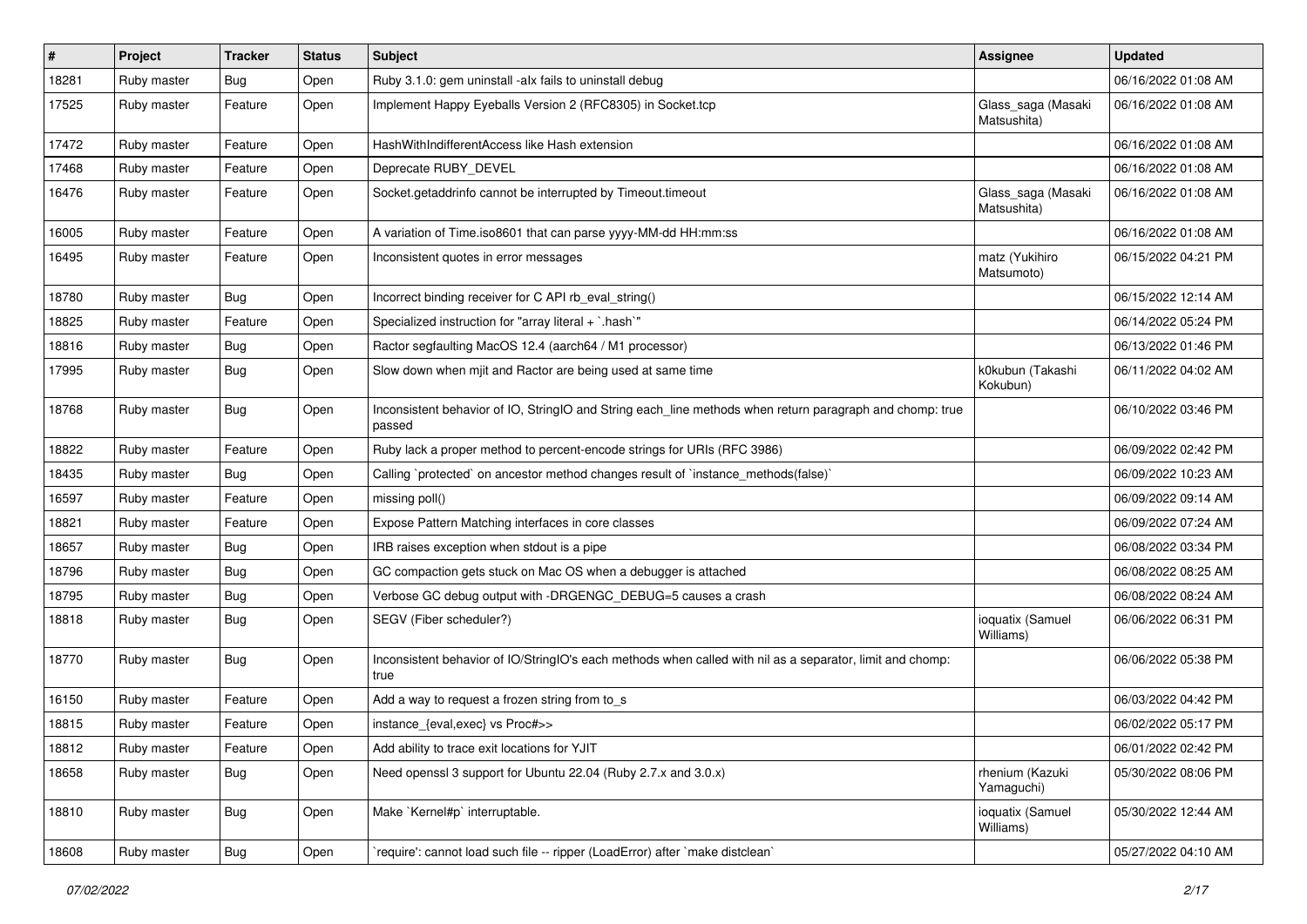| #     | Project     | <b>Tracker</b> | <b>Status</b> | <b>Subject</b>                                                                        | Assignee           | <b>Updated</b>      |
|-------|-------------|----------------|---------------|---------------------------------------------------------------------------------------|--------------------|---------------------|
| 18444 | Ruby master | <b>Bug</b>     | Open          | Trapped TSTP causes a locking deadlock in 3.0.3 onward                                |                    | 05/26/2022 10:29 PM |
| 18286 | Ruby master | Bug            | Open          | Universal arm64/x86_84 binary built on an x86_64 machine segfaults/is killed on arm64 |                    | 05/26/2022 09:45 PM |
| 18678 | Ruby master | Bug            | Open          | Crash on Mac - vm_call0_cfunc_with_frame                                              |                    | 05/26/2022 05:40 PM |
| 18805 | Ruby master | Bug            | Open          | IO::Buffer is inconsistent when returning a string from an empty buffer               |                    | 05/25/2022 12:45 PM |
| 14602 | Ruby master | Feature        | Open          | Version of dig that raises error if a key is not present                              |                    | 05/25/2022 12:02 PM |
| 18804 | Ruby master | <b>Bug</b>     | Open          | Invalid line number for putnil instruction                                            |                    | 05/25/2022 09:22 AM |
| 18799 | Ruby master | Bug            | Open          | Refinement#import_methods vs attr_reader                                              |                    | 05/25/2022 06:50 AM |
| 18798 | Ruby master | Feature        | Open          | 'UnboundMethod#==' with inherited classes                                             |                    | 05/25/2022 12:32 AM |
| 18761 | Ruby master | Misc           | Open          | provide an example wasm project                                                       | katei (Yuta Saito) | 05/23/2022 11:01 AM |
| 18797 | Ruby master | Bug            | Open          | Third argument to Regexp.new is a bit broken                                          |                    | 05/23/2022 10:11 AM |
| 16829 | Ruby master | Bug            | Open          | Exceptions raised from within an enumerated method lose part of their stacktrace      |                    | 05/20/2022 07:25 PM |
| 18774 | Ruby master | Feature        | Open          | Add Queue#pop(timeout:)                                                               |                    | 05/20/2022 12:27 AM |
| 17996 | Ruby master | Bug            | Open          | Cygwin: thread + pipe behavior since Ruby 2.6                                         | cruby-cygwin       | 05/19/2022 08:20 AM |
| 15334 | Ruby master | Bug            | Open          | child_info_fork::abort: address space needed by 'emoji_iso2022_kddi.so' on cygwin     | cruby-cygwin       | 05/19/2022 08:20 AM |
| 15097 | Ruby master | Bug            | Open          | Gem install fails on Ruby 2.5.1 with Cygwin (get_dns_server_list undefined)           | cruby-cygwin       | 05/19/2022 08:20 AM |
| 11840 | Ruby master | Bug            | Open          | Error with "make check" on Cygwin                                                     | cruby-cygwin       | 05/19/2022 08:20 AM |
| 9409  | Ruby master | Bug            | Open          | Cygwin D "filesystem" D encoding DODDDDDD                                             | cruby-cygwin       | 05/19/2022 08:20 AM |
| 18783 | Ruby master | Bug            | Open          | OptionParser should recognize "-" as an optional argument                             |                    | 05/19/2022 12:15 AM |
| 18782 | Ruby master | Bug            | Open          | Race conditions in autoload when loading the same feature with multiple threads.      |                    | 05/18/2022 09:22 PM |
| 18751 | Ruby master | Bug            | Open          | Regression on master for Method#== when comparing public with private method          |                    | 05/18/2022 01:27 AM |
| 18789 | Ruby master | <b>Bug</b>     | Open          | make test-bundled-gems failed after make install                                      |                    | 05/18/2022 01:01 AM |
| 18784 | Ruby master | Bug            | Open          | `FileUtils.rm_f` and `FileUtils.rm_rf` should not mask exceptions                     |                    | 05/16/2022 09:04 AM |
| 17316 | Ruby master | Feature        | Open          | On memoization                                                                        |                    | 05/13/2022 11:32 AM |
| 18776 | Ruby master | Feature        | Open          | <b>Object Shapes</b>                                                                  |                    | 05/13/2022 01:11 AM |
| 18654 | Ruby master | Feature        | Open          | Enhancements to prettyprint                                                           | akr (Akira Tanaka) | 05/12/2022 01:44 PM |
| 18642 | Ruby master | Feature        | Open          | Named ripper fields                                                                   |                    | 05/12/2022 01:37 PM |
| 18763 | Ruby master | <b>Bug</b>     | Open          | The configure option "--with-openssl-dir" has lower precedence than pkg-config        |                    | 05/11/2022 11:39 AM |
| 18690 | Ruby master | Feature        | Open          | Allow `Kernel#then` to take arguments                                                 |                    | 05/10/2022 06:16 PM |
| 18764 | Ruby master | Bug            | Open          | Build Error when Using msys2-mingw64 and Ruby 3.2                                     |                    | 05/10/2022 06:48 AM |
| 18384 | Ruby master | Feature        | Open          | Pattern Match Object                                                                  |                    | 05/07/2022 06:01 PM |
| 18762 | Ruby master | Feature        | Open          | Add an Array#undigits that compliments Integer#digits                                 |                    | 05/03/2022 08:08 PM |
| 18760 | Ruby master | <b>Bug</b>     | Open          | Ractors vs "skynet" microbenchmark                                                    |                    | 05/02/2022 11:36 PM |
| 18758 | Ruby master | Bug            | Open          | Ruby fails to build on M1 Mac when x86 Homebrew is installed                          |                    | 04/28/2022 03:19 PM |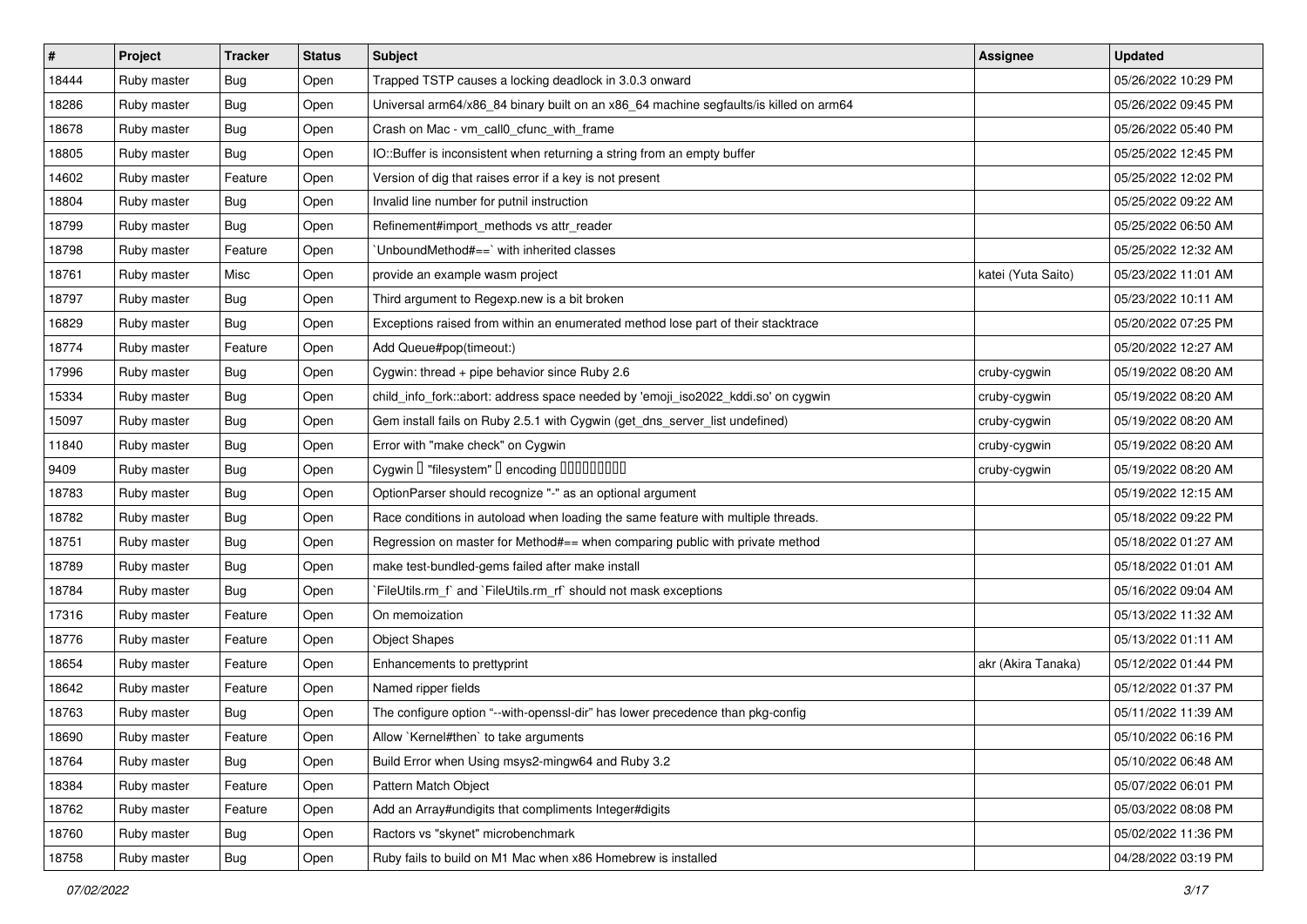| #     | Project     | <b>Tracker</b> | <b>Status</b> | <b>Subject</b>                                                                                       | <b>Assignee</b>              | <b>Updated</b>      |
|-------|-------------|----------------|---------------|------------------------------------------------------------------------------------------------------|------------------------------|---------------------|
| 18759 | Ruby master | Bug            | Open          | snapshot-ruby_2_7: test failure on macos-12                                                          |                              | 04/28/2022 12:18 AM |
| 18757 | Ruby master | Feature        | Open          | Introduce %R percent literal for anchored regular expression patterns                                |                              | 04/27/2022 05:30 PM |
| 18740 | Ruby master | <b>Bug</b>     | Open          | Use of rightward assignment changes line number needed for line-targeted TracePoint                  |                              | 04/27/2022 09:56 AM |
| 18685 | Ruby master | Feature        | Open          | Enumerator.product: Cartesian product of enumerables                                                 |                              | 04/26/2022 07:02 AM |
| 18731 | Ruby master | Bug            | Open          | Parallel test-all sometimes does not run at all some tests                                           |                              | 04/23/2022 12:58 PM |
| 18737 | Ruby master | Bug            | Open          | Windows 'require' is case independent                                                                |                              | 04/22/2022 06:18 PM |
| 18683 | Ruby master | Feature        | Open          | Allow to create hashes with a specific capacity.                                                     |                              | 04/22/2022 02:34 PM |
| 18622 | Ruby master | <b>Bug</b>     | Open          | const get still looks in Object, while lexical constant lookup no longer does                        |                              | 04/22/2022 11:26 AM |
| 18567 | Ruby master | <b>Bug</b>     | Open          | Depending on default gems in stdlib gems when not needed considered harmful                          | hsbt (Hiroshi<br>SHIBATA)    | 04/21/2022 04:45 PM |
| 18668 | Ruby master | Feature        | Open          | Merge `io-nonblock` gems into core                                                                   |                              | 04/21/2022 10:02 AM |
| 18630 | Ruby master | Feature        | Open          | Introduce general 'IO#timeout' and 'IO#timeout='for all (non-)blocking operations.                   |                              | 04/21/2022 09:36 AM |
| 18743 | Ruby master | <b>Bug</b>     | Open          | Enumerator#next / peek re-use each others stacktraces                                                |                              | 04/19/2022 02:42 PM |
| 18726 | Ruby master | Misc           | Open          | CI Error on c99 and c2x                                                                              | shyouhei (Shyouhei<br>Urabe) | 04/19/2022 09:05 AM |
| 10548 | Ruby master | Feature        | Open          | remove callcc (Callcc is now going obsoleted. Please use Fiber.)                                     |                              | 04/18/2022 09:07 AM |
| 18738 | Ruby master | <b>Bug</b>     | Open          | IRB can't recognize heredoc after words                                                              |                              | 04/18/2022 12:00 AM |
| 18736 | Ruby master | Feature        | Open          | self-p for method chain                                                                              |                              | 04/15/2022 11:09 AM |
| 18733 | Ruby master | <b>Bug</b>     | Open          | Ruby GC problems cause performance issue with Ractor                                                 |                              | 04/15/2022 09:13 AM |
| 18725 | Ruby master | Misc           | Open          | IO#write and IO#wait_writable block for write pipe if read pipe is closed in other thread on OpenBSD |                              | 04/13/2022 11:20 PM |
| 17849 | Ruby master | Feature        | Open          | Fix Timeout timeout so that it can be used in threaded Web servers                                   | matz (Yukihiro<br>Matsumoto) | 04/10/2022 06:26 AM |
| 18686 | Ruby master | <b>Bug</b>     | Open          | Regexp supporting unexpected age properties in Ruby < 3.2                                            |                              | 04/08/2022 06:52 PM |
| 18455 | Ruby master | Bug            | Open          | IO#close` has poor performance and difficult to understand semantics.                                |                              | 04/04/2022 02:02 AM |
| 18675 | Ruby master | Feature        | Open          | Add new exception class for resolv timeouts                                                          |                              | 04/01/2022 11:22 PM |
| 16978 | Ruby master | Feature        | Open          | Ruby should not use realpath for __FILE_                                                             | nobu (Nobuyoshi<br>Nakada)   | 04/01/2022 11:30 AM |
| 18674 | Ruby master | Bug            | Open          | Build failure `make up` with WSL2                                                                    |                              | 04/01/2022 08:51 AM |
| 18605 | Ruby master | Bug            | Open          | Fails to run on (newer) 32bit Windows with ucrt                                                      |                              | 04/01/2022 07:52 AM |
| 18594 | Ruby master | Feature        | Open          | Add a #to_h method on URI::Generic                                                                   |                              | 03/31/2022 01:18 PM |
| 18247 | Ruby master | <b>Bug</b>     | Open          | weird results for `Array#slice` or `Array#[]` with argument of type `Enumerator::ArithmeticSequence` |                              | 03/30/2022 11:05 PM |
| 18396 | Ruby master | <b>Bug</b>     | Open          | An unexpected "hash value omission" syntax error when without parentheses call expr follows          |                              | 03/29/2022 09:58 PM |
| 18666 | Ruby master | <b>Bug</b>     | Open          | No rule to make target 'yaml/yaml.h', needed by 'api.o'                                              | hsbt (Hiroshi<br>SHIBATA)    | 03/29/2022 11:17 AM |
| 18661 | Ruby master | Bug            | Open          | Net::HTTP behavior changed between 2.6 and 3.1 on windows.                                           |                              | 03/25/2022 01:57 PM |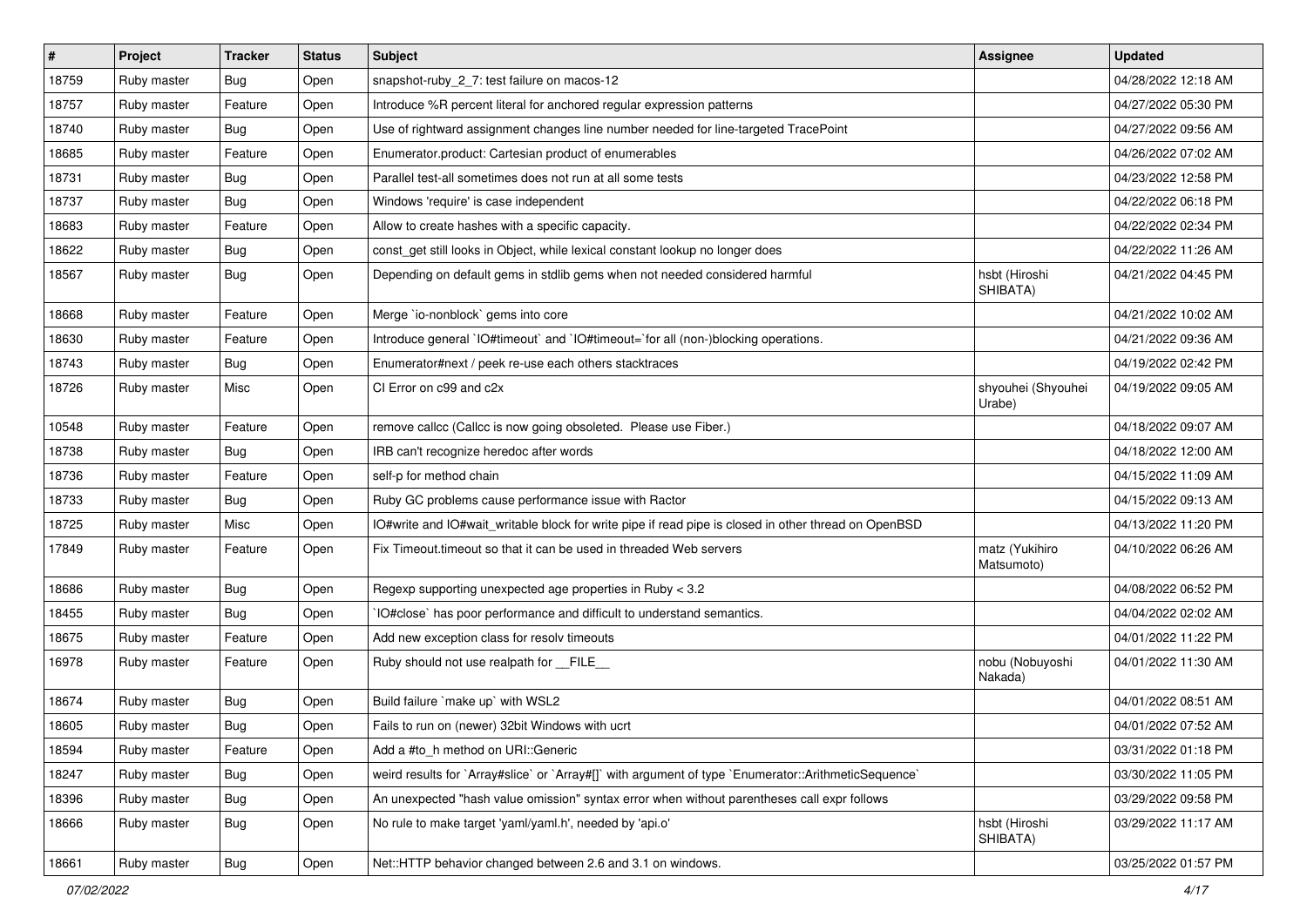| $\sharp$ | Project     | <b>Tracker</b> | <b>Status</b> | <b>Subject</b>                                                                                                      | <b>Assignee</b>            | <b>Updated</b>      |
|----------|-------------|----------------|---------------|---------------------------------------------------------------------------------------------------------------------|----------------------------|---------------------|
| 18659    | Ruby master | Feature        | Open          | Create a Binding at the time of an exception and make it available to Rescue                                        |                            | 03/25/2022 10:55 AM |
| 18179    | Ruby master | Feature        | Open          | Add Math methods to Numeric                                                                                         |                            | 03/24/2022 02:54 PM |
| 18462    | Ruby master | Feature        | Open          | Proposal to merge WASI based WebAssembly support                                                                    |                            | 03/24/2022 03:05 AM |
| 18553    | Ruby master | Bug            | Open          | Memory leak on compiling method call with kwargs                                                                    | ko1 (Koichi Sasada)        | 03/23/2022 09:34 PM |
| 18651    | Ruby master | Bug            | Open          | oob access in CP51932 -> CP50220 transcoder                                                                         | akr (Akira Tanaka)         | 03/23/2022 01:17 PM |
| 18639    | Ruby master | Feature        | Open          | Update Unicode data to Unicode Version 15.0.0                                                                       | duerst (Martin Dürst)      | 03/22/2022 07:38 PM |
| 17548    | Ruby master | Feature        | Open          | Need simple way to include symlink directories in Dir.glob                                                          |                            | 03/21/2022 01:35 PM |
| 18640    | Ruby master | Feature        | Open          | default empty string argument for `String#sub` and `String#sub!`, e.g. `"hello".sub("I")`                           |                            | 03/19/2022 02:33 AM |
| 18647    | Ruby master | Feature        | Open          | Non-recursive option for iseg-targeted Tracepoints in ruby 2.6+                                                     |                            | 03/18/2022 09:41 AM |
| 18576    | Ruby master | Feature        | Open          | Rename `ASCII-8BIT` encoding to `BINARY`                                                                            |                            | 03/17/2022 03:06 PM |
| 18583    | Ruby master | Feature        | Open          | Pattern-matching: API for custom unpacking strategies?                                                              |                            | 03/17/2022 01:10 PM |
| 18614    | Ruby master | <b>Bug</b>     | Open          | Error (busy loop) in<br>TestGemCommandsSetupCommand#test_destdir_flag_does_not_try_to_write_to_the_default_gem_home | hsbt (Hiroshi<br>SHIBATA)  | 03/17/2022 01:03 AM |
| 15592    | Ruby master | Feature        | Open          | mode where "autoload" behaves like an immediate "require"                                                           |                            | 03/16/2022 09:58 AM |
| 18623    | Ruby master | Bug            | Open          | `make runnable` does not work                                                                                       | nobu (Nobuyoshi<br>Nakada) | 03/16/2022 01:28 AM |
| 18617    | Ruby master | Feature        | Open          | Allow multiples keys in Hash#[] acting like Hash#dig                                                                |                            | 03/10/2022 01:36 PM |
| 18580    | Ruby master | Bug            | Open          | Range#include? inconsistency for beginless String ranges                                                            |                            | 03/09/2022 10:22 PM |
| 18616    | Ruby master | Bug            | Open          | Error with clang(1) on MacOS due to decispec()                                                                      |                            | 03/09/2022 10:50 AM |
| 18476    | Ruby master | Bug            | Open          | Call to require stuck forever after receiving EAGAIN on writev when running with zeus                               |                            | 02/28/2022 02:55 PM |
| 18603    | Ruby master | Feature        | Open          | Allow syntax like obj.method(arg)=value                                                                             |                            | 02/27/2022 05:04 PM |
| 18597    | Ruby master | Feature        | Open          | Strings need a named method like `dup` that doesn't duplicate if receiver is mutable                                |                            | 02/26/2022 11:56 PM |
| 18601    | Ruby master | Bug            | Open          | Invalid byte sequences in Big5 encodings                                                                            | duerst (Martin Dürst)      | 02/23/2022 07:59 AM |
| 18498    | Ruby master | Feature        | Open          | Introduce a public WeakKeysMap that compares by equality                                                            |                            | 02/20/2022 04:06 PM |
| 18593    | Ruby master | Feature        | Open          | Add back URI.escape                                                                                                 |                            | 02/18/2022 07:45 PM |
| 16989    | Ruby master | Feature        | Open          | Sets: need $\Psi$                                                                                                   | knu (Akinori MUSHA)        | 02/18/2022 02:57 AM |
| 18568    | Ruby master | Feature        | Open          | Explore lazy RubyGems boot to reduce need for --disable-gems                                                        |                            | 02/17/2022 07:15 AM |
| 18587    | Ruby master | Misc           | Open          | What was the reason behind Ruby choosing SipHash for Hash?                                                          |                            | 02/17/2022 12:02 AM |
| 18463    | Ruby master | Feature        | Open          | Random number generation with xoshiro                                                                               |                            | 02/13/2022 09:12 AM |
| 18257    | Ruby master | Bug            | Open          | rb_mRubyVMFrozenCore is broken by GC run                                                                            |                            | 02/10/2022 12:36 PM |
| 18573    | Ruby master | Feature        | Open          | Object#pack1                                                                                                        |                            | 02/08/2022 08:51 AM |
| 18438    | Ruby master | Feature        | Open          | Add `Exception#additional_message` to show additional error information                                             |                            | 02/07/2022 02:55 AM |
| 18368    | Ruby master | Feature        | Open          | Range#step semantics for non-Numeric ranges                                                                         |                            | 02/02/2022 03:42 PM |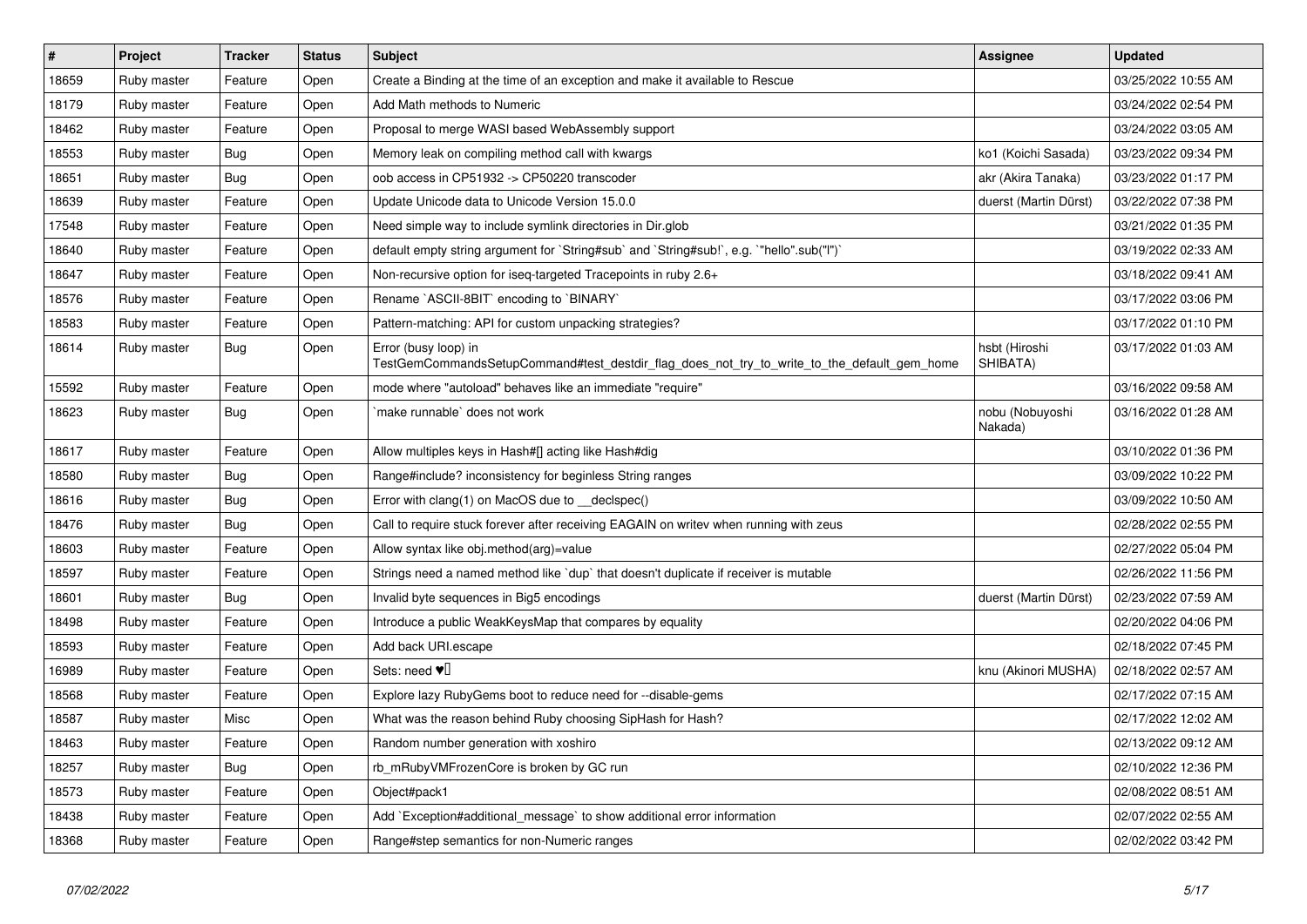| #     | Project     | <b>Tracker</b> | <b>Status</b> | Subject                                                                                                     | <b>Assignee</b>                         | <b>Updated</b>      |
|-------|-------------|----------------|---------------|-------------------------------------------------------------------------------------------------------------|-----------------------------------------|---------------------|
| 18564 | Ruby master | Feature        | Open          | Add Exception#detailed_message                                                                              | mame (Yusuke<br>Endoh)                  | 02/01/2022 08:06 PM |
| 18402 | Ruby master | Feature        | Open          | Argument Labels                                                                                             |                                         | 01/31/2022 06:14 PM |
| 18554 | Ruby master | Feature        | Open          | Move unicode_normalize to a default gem                                                                     |                                         | 01/31/2022 05:51 PM |
| 17263 | Ruby master | Bug            | Open          | Fiber context switch degrades with number of fibers, limit on number of fibers                              |                                         | 01/31/2022 02:47 PM |
| 11064 | Ruby master | Bug            | Open          | #singleton_methods for objects with special singleton_class returns an empty array                          |                                         | 01/31/2022 05:02 AM |
| 18515 | Ruby master | Feature        | Open          | Add Range#reverse_each implementation for performance                                                       |                                         | 01/31/2022 02:23 AM |
| 18285 | Ruby master | Feature        | Open          | NoMethodError#message uses a lot of CPU/is really expensive to call                                         |                                         | 01/30/2022 12:45 PM |
| 18551 | Ruby master | Feature        | Open          | Make Range#reverse_each to raise an exception if endless                                                    |                                         | 01/28/2022 11:13 PM |
| 18518 | Ruby master | Bug            | Open          | NoMemoryError + [FATAL] failed to allocate memory for twice 1 << large                                      |                                         | 01/28/2022 01:40 PM |
| 18136 | Ruby master | Feature        | Open          | take_while_after                                                                                            |                                         | 01/28/2022 06:23 AM |
| 18507 | Ruby master | Bug            | Open          | Incorrect target_os detection in configure script                                                           |                                         | 01/25/2022 08:57 AM |
| 18181 | Ruby master | Feature        | Open          | Introduce Enumerable#min_with_value, max_with_value, and minmax_with_value                                  |                                         | 01/25/2022 07:33 AM |
| 18510 | Ruby master | Bug            | Open          | Unexpected waiting for console when starting ruby on windows                                                |                                         | 01/23/2022 02:53 PM |
| 16757 | Ruby master | Feature        | Open          | Add intersection to Range                                                                                   |                                         | 01/22/2022 07:26 AM |
| 18506 | Ruby master | Bug            | Open          | make and make install rebuild items every time unnecessarily - sometimes causing races in parallel installs |                                         | 01/21/2022 01:46 PM |
| 14394 | Ruby master | Feature        | Open          | Class.descendants                                                                                           | ko1 (Koichi Sasada)                     | 01/20/2022 10:46 PM |
| 18429 | Ruby master | Bug            | Open          | Configure ruby-3.0.3 on Solaris 10 Unknown keyword 'URL' in './ruby.tmp.pc'                                 |                                         | 01/18/2022 09:15 PM |
| 18494 | Ruby master | Feature        | Open          | [RFC] ENV["RUBY_GC_"]= changes GC parameters dynamically                                                    |                                         | 01/17/2022 11:15 PM |
| 15559 | Ruby master | Feature        | Open          | Logical XOR (^^) operator                                                                                   |                                         | 01/16/2022 03:20 AM |
| 16986 | Ruby master | Feature        | Open          | Anonymous Struct literal                                                                                    | matz (Yukihiro<br>Matsumoto)            | 01/15/2022 04:57 PM |
| 18492 | Ruby master | Bug            | Open          | 'rb_rescue2' inside 'rb_protect' segfaults on Windows                                                       |                                         | 01/14/2022 03:17 PM |
| 18472 | Ruby master | Bug            | Open          | rb_w32_map_errno is not found on Ruby-3.1.0                                                                 |                                         | 01/13/2022 09:59 AM |
| 18478 | Ruby master | Feature        | Open          | Module#constant_pairs                                                                                       |                                         | 01/11/2022 07:55 PM |
| 18477 | Ruby master | Feature        | Open          | Float#sqrt and Integer#sqrt                                                                                 |                                         | 01/11/2022 07:34 PM |
| 18473 | Ruby master | Bug            | Open          | Raw data in Socket::Option#inspect on Amazon Linux 2                                                        |                                         | 01/11/2022 02:13 PM |
| 18439 | Ruby master | Feature        | Open          | Support YJIT for VC++                                                                                       | maximecb (Maxime<br>Chevalier-Boisvert) | 01/10/2022 11:29 PM |
| 12125 | Ruby master | Feature        | Open          | Proposal: Shorthand operator for Object#method                                                              |                                         | 01/07/2022 06:23 PM |
| 17473 | Ruby master | Feature        | Open          | Make Pathname to embedded class of Ruby                                                                     | akr (Akira Tanaka)                      | 01/07/2022 09:25 AM |
| 18277 | Ruby master | Bug            | Open          | buffer error (Zlib::BufError) in Zlib::Deflate#deflate when using MJIT                                      | k0kubun (Takashi<br>Kokubun)            | 01/05/2022 03:04 PM |
| 18454 | Ruby master | Bug            | Open          | YJIT slowing down key Discourse benchmarks                                                                  |                                         | 01/04/2022 08:45 AM |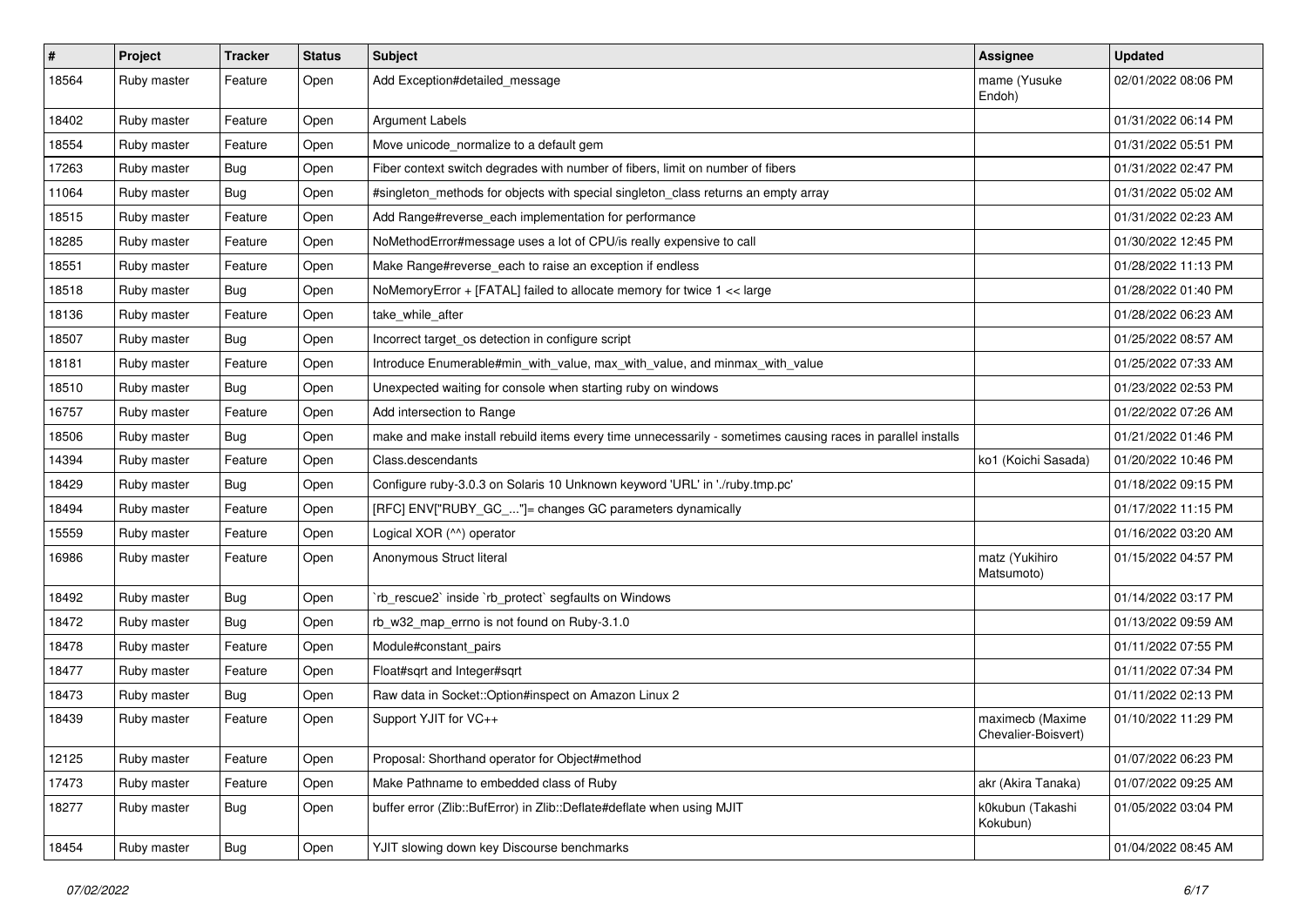| $\sharp$ | Project     | <b>Tracker</b> | <b>Status</b> | Subject                                                                           | <b>Assignee</b>              | <b>Updated</b>      |
|----------|-------------|----------------|---------------|-----------------------------------------------------------------------------------|------------------------------|---------------------|
| 18457    | Ruby master | Bug            | Open          | ruby 2.7.5 fiddle/types.rb use uint32_t but fiddle/cparser.rb lacks uint32_t      |                              | 01/03/2022 01:00 PM |
| 18132    | Ruby master | Bug            | Open          | TODO: fix ccan/list thread safety                                                 |                              | 01/02/2022 08:22 AM |
| 18456    | Ruby master | <b>Bug</b>     | Open          | rdoc non-determinism: module includes can be added once or twice to generated .ri |                              | 01/01/2022 11:16 PM |
| 12901    | Ruby master | Feature        | Open          | Anonymous functions without scope lookup overhead                                 |                              | 01/01/2022 12:30 PM |
| 14982    | Ruby master | Feature        | Open          | Improve namespace system in ruby to avoiding top-level names chaos                | matz (Yukihiro<br>Matsumoto) | 12/31/2021 05:39 PM |
| 18440    | Ruby master | Feature        | Open          | YJIT is enabled if any YJIT tuning options are set                                |                              | 12/30/2021 08:17 PM |
| 18376    | Ruby master | Feature        | Open          | Version comparison API                                                            |                              | 12/30/2021 10:33 AM |
| 18332    | Ruby master | Feature        | Open          | a ? b                                                                             |                              | 12/29/2021 04:38 AM |
| 18404    | Ruby master | Misc           | Open          | 3.1 documentation problems tracking ticket                                        |                              | 12/24/2021 03:59 PM |
| 18423    | Ruby master | Feature        | Open          | Installing stable versions like 3.0.3 from source generates fatal error by make   |                              | 12/23/2021 11:44 PM |
| 16817    | Ruby master | Feature        | Open          | attr_predicate or attr_query or attr_something for ? methods                      |                              | 12/23/2021 11:44 PM |
| 16347    | Ruby master | Feature        | Open          | InmutableObject                                                                   |                              | 12/23/2021 11:44 PM |
| 16118    | Ruby master | Feature        | Open          | Array .difference allow custom comparison                                         |                              | 12/23/2021 11:44 PM |
| 15458    | Ruby master | Feature        | Open          | Automatic Exception#cause print in IRB                                            |                              | 12/23/2021 11:44 PM |
| 15419    | Ruby master | Feature        | Open          | Allow Kernel#tap to be invoked with arguments like Kernel#send                    |                              | 12/23/2021 11:43 PM |
| 15036    | Ruby master | Feature        | Open          | after upgrade when run apt upgrade metasploit                                     |                              | 12/23/2021 11:43 PM |
| 14465    | Ruby master | Feature        | Open          | rename/alias and then obsolete UDPSocket::send                                    |                              | 12/23/2021 11:43 PM |
| 14463    | Ruby master | Feature        | Open          | Allow comments to precede dots in member expressions                              |                              | 12/23/2021 11:43 PM |
| 14449    | Ruby master | Feature        | Open          | error when trying to run rails s                                                  |                              | 12/23/2021 11:43 PM |
| 12867    | Ruby master | Feature        | Open          | Add ability to check validity of a URL                                            |                              | 12/23/2021 11:43 PM |
| 12057    | Ruby master | Feature        | Open          | Allow methods with 'yield' to be called without a block                           |                              | 12/23/2021 11:43 PM |
| 12021    | Ruby master | Feature        | Open          | Final instance variables                                                          |                              | 12/23/2021 11:43 PM |
| 12019    | Ruby master | Feature        | Open          | Better low-level support for writing concurrent libraries                         | matz (Yukihiro<br>Matsumoto) | 12/23/2021 11:43 PM |
| 11627    | Ruby master | Feature        | Open          | make `nonzero` an alias of `nonzero?`                                             | matz (Yukihiro<br>Matsumoto) | 12/23/2021 11:43 PM |
| 11026    | Ruby master | Feature        | Open          | How atomic should dynamic regexp with "once" flag be?                             |                              | 12/23/2021 11:43 PM |
| 10829    | Ruby master | Feature        | Open          | Add to_proc method to the Array class                                             |                              | 12/23/2021 11:43 PM |
| 10634    | Ruby master | Feature        | Open          | Baselining with Benchmark                                                         |                              | 12/23/2021 11:43 PM |
| 10528    | Ruby master | Feature        | Open          | Allow line breaks instead of commas in arrays, hashes, argument lists, etc.       |                              | 12/23/2021 11:43 PM |
| 10477    | Ruby master | Feature        | Open          | Implicit interfaces                                                               |                              | 12/23/2021 11:43 PM |
| 10371    | Ruby master | Feature        | Open          | Use Thread#handle_interrupt in MonitorMixin                                       |                              | 12/23/2021 11:43 PM |
| 10273    | Ruby master | Feature        | Open          | Immutable Ruby                                                                    |                              | 12/23/2021 11:43 PM |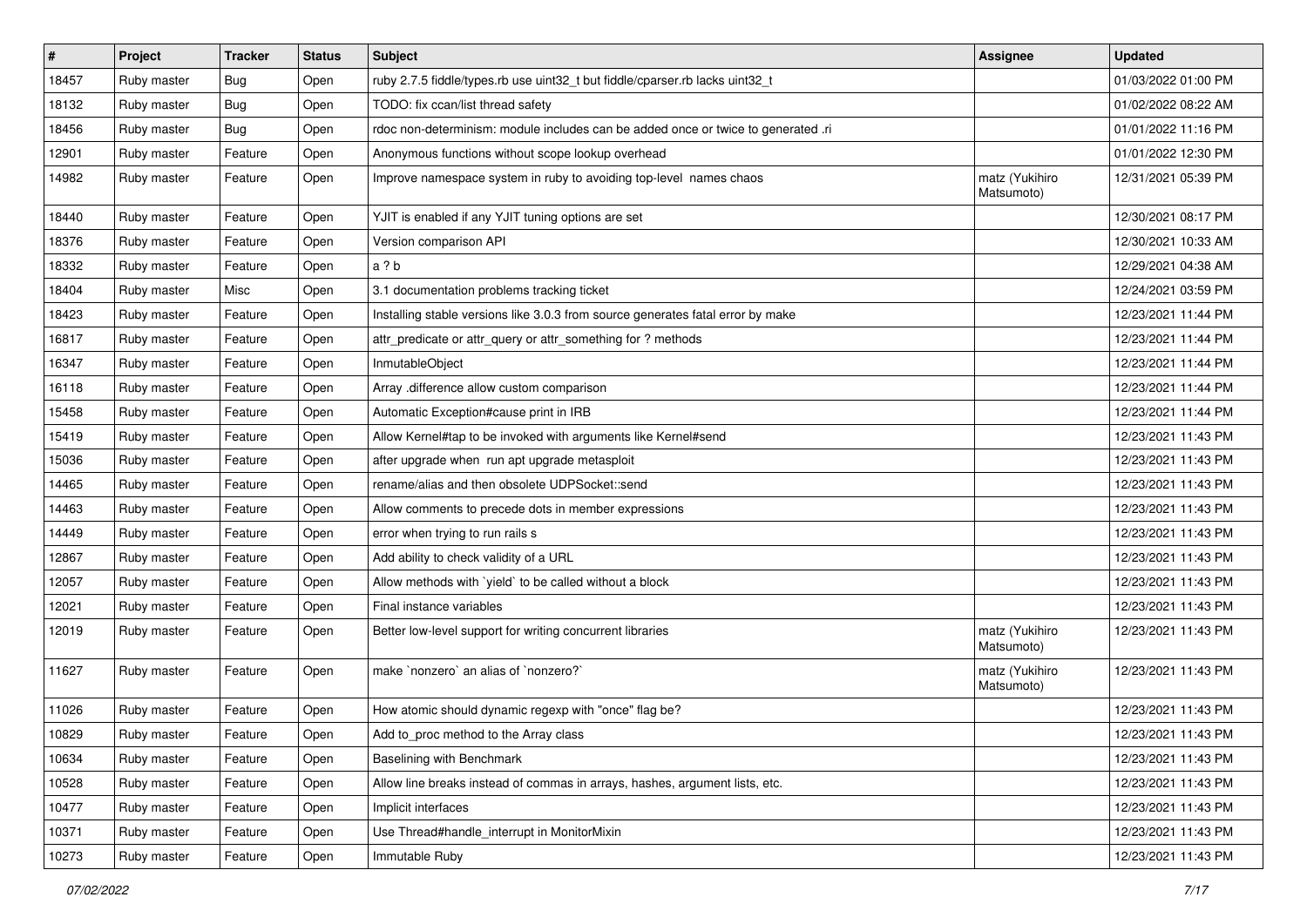| $\vert$ # | Project     | <b>Tracker</b> | <b>Status</b> | <b>Subject</b>                                                                                                                                                                    | Assignee                     | <b>Updated</b>      |
|-----------|-------------|----------------|---------------|-----------------------------------------------------------------------------------------------------------------------------------------------------------------------------------|------------------------------|---------------------|
| 10217     | Ruby master | Feature        | Open          | Dir constructor similar to Pathname constructor                                                                                                                                   |                              | 12/23/2021 11:43 PM |
| 9947      | Ruby master | Feature        | Open          | Make `Object#send` and `Object#method` private                                                                                                                                    |                              | 12/23/2021 11:43 PM |
| 9941      | Ruby master | Feature        | Open          | Issue a warning when `module` or `class` keyword causes re-initialization of a constant that will become the<br>module/class name, instead of creating/reopening the module/class |                              | 12/23/2021 11:43 PM |
| 9804      | Ruby master | Feature        | Open          | File::CREATE as a synonym for File::CREAT                                                                                                                                         |                              | 12/23/2021 11:43 PM |
| 9686      | Ruby master | Feature        | Open          | Syntax for symbols used in hashes                                                                                                                                                 |                              | 12/23/2021 11:43 PM |
| 9402      | Ruby master | Feature        | Open          | A syntax to specify the default value of a hash                                                                                                                                   |                              | 12/23/2021 11:43 PM |
| 9401      | Ruby master | Feature        | Open          | Yet another syntax for literal anonymous functions (lambdas)                                                                                                                      |                              | 12/23/2021 11:43 PM |
| 8961      | Ruby master | Feature        | Open          | Synchronizable module to easily wrap methods in a mutex                                                                                                                           |                              | 12/23/2021 11:43 PM |
| 8947      | Ruby master | Feature        | Open          | make alias, alias_method, attr_* return name of the alias                                                                                                                         |                              | 12/23/2021 11:43 PM |
| 8896      | Ruby master | Feature        | Open          | #tap with missing block                                                                                                                                                           |                              | 12/23/2021 11:43 PM |
| 8848      | Ruby master | Feature        | Open          | Syntax for binary strings                                                                                                                                                         |                              | 12/23/2021 11:43 PM |
| 8751      | Ruby master | Feature        | Open          | Add offsets to method#source_location                                                                                                                                             |                              | 12/23/2021 11:43 PM |
| 8681      | Ruby master | Feature        | Open          | Net::HTTP should set TCP_NODELAY for requests with body                                                                                                                           |                              | 12/23/2021 11:43 PM |
| 8640      | Ruby master | Feature        | Open          | Add Time#elapsed to return nanoseconds since creation                                                                                                                             |                              | 12/23/2021 11:43 PM |
| 8635      | Ruby master | Feature        | Open          | attr_accessor with default block                                                                                                                                                  |                              | 12/23/2021 11:43 PM |
| 8626      | Ruby master | Feature        | Open          | Add a Set coercion method to the standard lib: Set(possible_set)                                                                                                                  |                              | 12/23/2021 11:43 PM |
| 8619      | Ruby master | Feature        | Open          | <b>Standard Profiling API</b>                                                                                                                                                     |                              | 12/23/2021 11:43 PM |
| 8570      | Ruby master | Feature        | Open          | Better mechanisms to safely load classes concurrently                                                                                                                             |                              | 12/23/2021 11:43 PM |
| 8291      | Ruby master | Feature        | Open          | Allow retrieving the root Fiber of a Thread                                                                                                                                       |                              | 12/23/2021 11:43 PM |
| 8275      | Ruby master | Feature        | Open          | Add Module#public_const_get                                                                                                                                                       |                              | 12/23/2021 11:43 PM |
| 8259      | Ruby master | Feature        | Open          | Atomic attributes accessors                                                                                                                                                       |                              | 12/23/2021 11:43 PM |
| 8088      | Ruby master | Feature        | Open          | Method#parameters (and friends) should provide useful information about core methods                                                                                              |                              | 12/23/2021 11:43 PM |
| 7895      | Ruby master | Feature        | Open          | Exception#backtrace_locations to go with Thread#backtrace_locations and Kernel#caller_locations                                                                                   |                              | 12/23/2021 11:43 PM |
| 7845      | Ruby master | Feature        | Open          | Strip doesn't handle unicode space characters in ruby 1.9.2 & 1.9.3 (does in 1.9.1)                                                                                               |                              | 12/23/2021 11:43 PM |
| 7747      | Ruby master | Feature        | Open          | Expanded API for Binding semantics                                                                                                                                                |                              | 12/23/2021 11:43 PM |
| 8272      | Ruby master | Feature        | Open          | Transfer feature tracking to CommonRuby                                                                                                                                           |                              | 12/23/2021 11:40 PM |
| 18411     | Ruby master | Feature        | Open          | Introduce `Fiber.blocking` for disabling scheduler.                                                                                                                               |                              | 12/23/2021 05:10 PM |
| 18420     | Ruby master | Misc           | Open          | Question about how to handle IO.pipe reader and writer when forking                                                                                                               |                              | 12/22/2021 12:04 AM |
| 18380     | Ruby master | Bug            | Open          | TestAddressResolve#test socket getnameinfo domain blocking test failures                                                                                                          |                              | 12/21/2021 04:22 PM |
| 18418     | Ruby master | Feature        | Open          | Add Net::HTTP#security_level=                                                                                                                                                     |                              | 12/19/2021 11:58 AM |
| 17785     | Ruby master | Feature        | Open          | Allow named parameters to be keywords                                                                                                                                             | matz (Yukihiro<br>Matsumoto) | 12/17/2021 06:10 PM |
| 18413     | Ruby master | Bug            | Open          | Segfault in `ripper/lexer.rb`                                                                                                                                                     |                              | 12/17/2021 04:49 PM |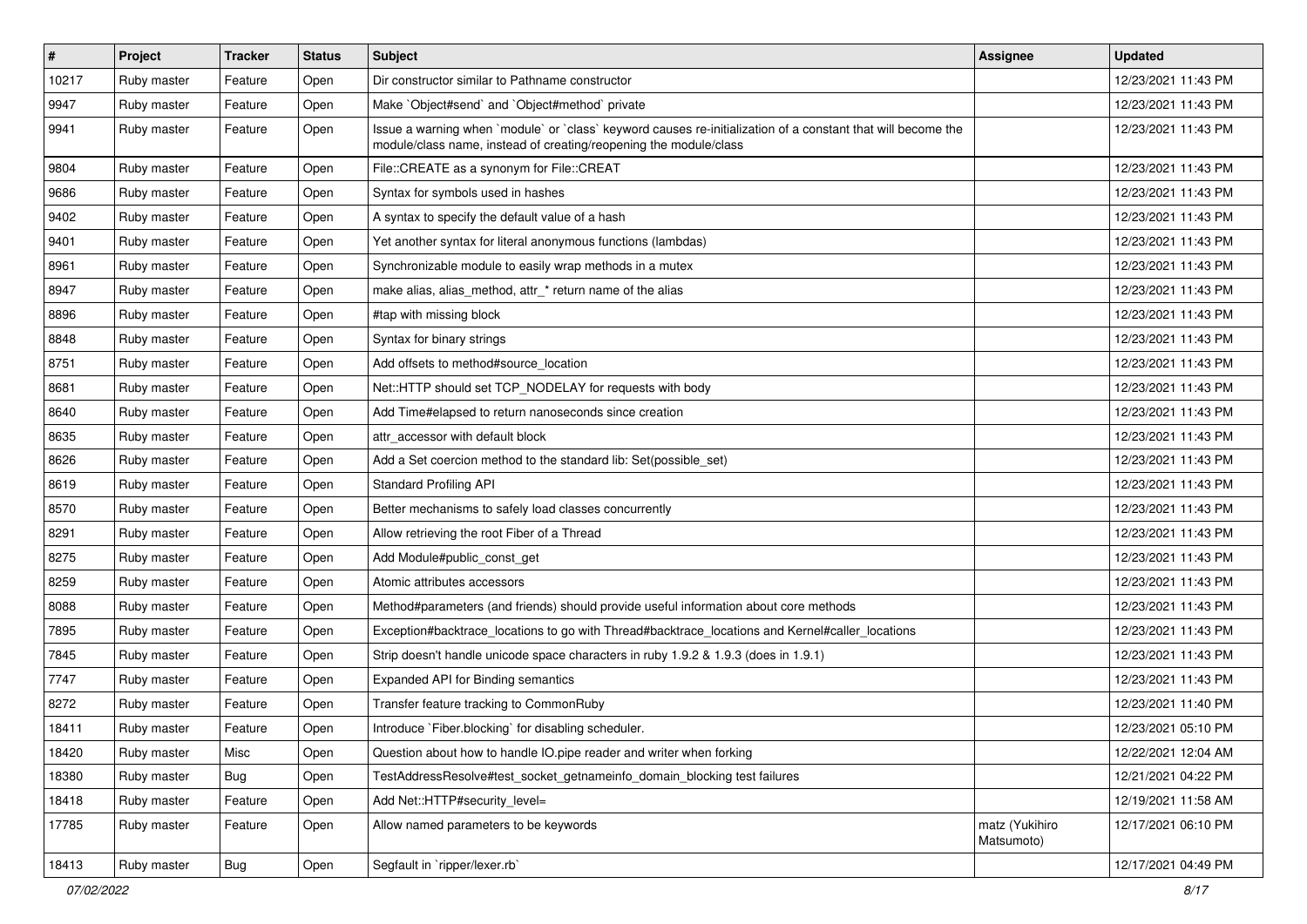| $\vert$ # | Project     | <b>Tracker</b> | <b>Status</b> | Subject                                                                                                                                     | Assignee                     | <b>Updated</b>      |
|-----------|-------------|----------------|---------------|---------------------------------------------------------------------------------------------------------------------------------------------|------------------------------|---------------------|
| 18412     | Ruby master | <b>Bug</b>     | Open          | Segfault in test_ractor.rb                                                                                                                  |                              | 12/17/2021 04:23 AM |
| 18410     | Ruby master | Feature        | Open          | Proposal to make inspect include underscores on numerics                                                                                    |                              | 12/16/2021 09:07 AM |
| 18296     | Ruby master | Feature        | Open          | Custom exception formatting should override `Exception#full_message`.                                                                       |                              | 12/15/2021 08:49 PM |
| 12084     | Ruby master | Feature        | Open          | Class#instance`                                                                                                                             |                              | 12/14/2021 08:52 PM |
| 15192     | Ruby master | Feature        | Open          | Introduce a new "shortcut assigning" syntax to convenient setup instance variables                                                          | matz (Yukihiro<br>Matsumoto) | 12/14/2021 06:42 PM |
| 17942     | Ruby master | Feature        | Open          | Add a `initialize(public @a, private @b)` shortcut syntax for defining public/private accessors for instance<br>vars as part of constructor |                              | 12/13/2021 12:43 AM |
| 18401     | Ruby master | Feature        | Open          | Rework `require_relative` to add the "current path" on `\$LOAD_PATH`                                                                        |                              | 12/09/2021 05:41 PM |
| 17799     | Ruby master | Bug            | Open          | Seg fault in rb_class_clear_method_cache                                                                                                    |                              | 12/09/2021 05:39 AM |
| 18395     | Ruby master | Feature        | Open          | Introduce Array#subtract! for performance                                                                                                   |                              | 12/08/2021 04:42 PM |
| 16920     | Ruby master | <b>Bug</b>     | Open          | TestThread#test_signal_at_join fails on aarch64                                                                                             |                              | 12/07/2021 02:17 PM |
| 18033     | Ruby master | Feature        | Open          | Time.new to parse a string                                                                                                                  |                              | 12/07/2021 02:15 PM |
| 18393     | Ruby master | <b>Bug</b>     | Open          | TestReadline#test_interrupt_in_other_thread fails on armv7hl                                                                                |                              | 12/07/2021 02:03 PM |
| 17047     | Ruby master | Feature        | Open          | Support parameters for MAIL FROM and RCPT TO                                                                                                |                              | 12/06/2021 08:16 PM |
| 18073     | Ruby master | <b>Bug</b>     | Open          | test/ruby/test_jit.rb: "error: invalid use of '__builtin_va_arg_pack ()" on Ruby 2.7.4 on gcc 4.8.5                                         |                              | 12/03/2021 03:04 PM |
| 18275     | Ruby master | Feature        | Open          | Add an option to define_method to not capture the surrounding environment                                                                   | ko1 (Koichi Sasada)          | 12/03/2021 02:34 PM |
| 18369     | Ruby master | Feature        | Open          | users.detect(:name, "Dorian") as shorthand for users.detect {  user  user.name == "Dorian" }                                                |                              | 12/03/2021 02:23 PM |
| 17502     | Ruby master | Misc           | Open          | C vs Ruby                                                                                                                                   | ko1 (Koichi Sasada)          | 12/02/2021 07:53 PM |
| 18379     | Ruby master | Bug            | Open          | [CI] Windows mingw/ucrt - test-all timeout failures                                                                                         |                              | 12/02/2021 02:23 AM |
| 18352     | Ruby master | Misc           | Open          | What is the Hash#grep expected?                                                                                                             |                              | 11/28/2021 10:39 PM |
| 18004     | Ruby master | Feature        | Open          | Add Async to the stdlib                                                                                                                     |                              | 11/26/2021 06:01 AM |
| 6733      | Ruby master | Feature        | Open          | New inspect framework                                                                                                                       |                              | 11/24/2021 05:06 AM |
| 18360     | Ruby master | Feature        | Open          | <b>PrettyPrint enhancements</b>                                                                                                             |                              | 11/24/2021 12:15 AM |
| 18359     | Ruby master | <b>Bug</b>     | Open          | [Windows MinGW] warning Please include winsock2.h before windows.h                                                                          |                              | 11/23/2021 05:07 PM |
| 18357     | Ruby master | Feature        | Open          | Proposal: stop raising when block passed to IO#each_* closes the IO                                                                         |                              | 11/22/2021 09:03 PM |
| 18262     | Ruby master | Feature        | Open          | Enumerator::Lazy#partition                                                                                                                  |                              | 11/20/2021 10:17 AM |
| 16252     | Ruby master | Feature        | Open          | Hash#partition should return hashes                                                                                                         |                              | 11/18/2021 03:54 PM |
| 18334     | Ruby master | Feature        | Open          | ENV#to_h returns a new Hash object but Hash#to_h does not, which can cause inconsistencies                                                  |                              | 11/17/2021 05:46 PM |
| 18338     | Ruby master | <b>Bug</b>     | Open          | Encoding.default_external = Encoding::UTF_16BE may add a wrongly-encoded string to<br>\$LOADED_FEATURES                                     |                              | 11/15/2021 07:32 AM |
| 18331     | Ruby master | Feature        | Open          | Kernel.#Time                                                                                                                                |                              | 11/13/2021 12:41 PM |
| 18269     | Ruby master | Bug            | Open          | trace_opt_not and trace_opt_regexpmatch2 insns are indistinguishable                                                                        |                              | 11/12/2021 07:44 AM |
| 18035     | Ruby master | Feature        | Open          | Introduce general model/semantic for immutable by default.                                                                                  |                              | 11/09/2021 04:47 PM |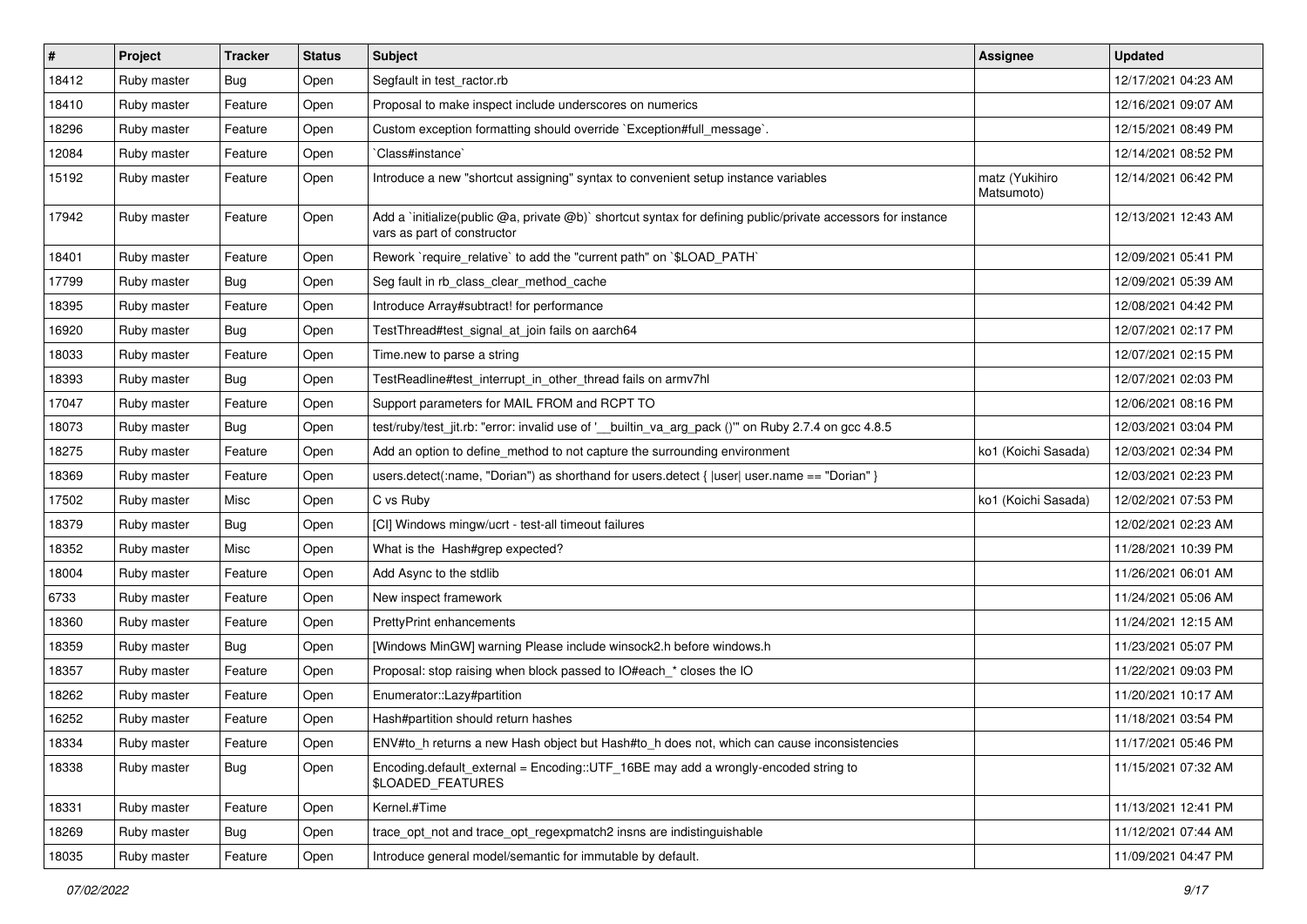| #     | Project     | <b>Tracker</b> | <b>Status</b> | Subject                                                                                                                                                               | <b>Assignee</b>               | <b>Updated</b>      |
|-------|-------------|----------------|---------------|-----------------------------------------------------------------------------------------------------------------------------------------------------------------------|-------------------------------|---------------------|
| 18127 | Ruby master | Feature        | Open          | Ractor-local version of Singleton                                                                                                                                     |                               | 11/09/2021 02:45 PM |
| 18291 | Ruby master | Feature        | Open          | When use $=\sim$ with named group, if regex is on the right side, variable not defined.                                                                               |                               | 11/06/2021 12:36 PM |
| 15667 | Ruby master | Feature        | Open          | Introduce malloc trim(0) in full gc cycles                                                                                                                            |                               | 11/01/2021 07:32 AM |
| 18137 | Ruby master | Feature        | Open          | A new method to check Proc is isolated or not                                                                                                                         |                               | 10/27/2021 07:30 AM |
| 18255 | Ruby master | Bug            | Open          | ioctl zeroes the last buffer byte                                                                                                                                     |                               | 10/25/2021 08:13 AM |
| 18265 | Ruby master | Feature        | Open          | Self-contained one-binary feature which discuss on ruby kaigi 2021 day 2, $\Box$ Ruby Committers vs the World /<br>CRuby Committers <sup>[]</sup>                     |                               | 10/24/2021 04:11 PM |
| 18083 | Ruby master | Feature        | Open          | Capture error in ensure block.                                                                                                                                        |                               | 10/21/2021 01:00 PM |
| 18259 | Ruby master | Feature        | Open          | Support quarter spec %q in Time#strftime                                                                                                                              |                               | 10/21/2021 12:15 PM |
| 18258 | Ruby master | Bug            | Open          | Ractor.shareable? can be slow and mutates internal object flags.                                                                                                      | ko1 (Koichi Sasada)           | 10/21/2021 08:58 AM |
| 18256 | Ruby master | Feature        | Open          | Change the canonical name of Thread::Mutex, Thread::Queue, Thread::SizedQueue and<br>Thread::ConditionVariable to just Mutex, Queue, SizedQueue and ConditionVariable |                               | 10/20/2021 10:59 PM |
| 17146 | Ruby master | Bug            | Open          | Queue operations are allowed after it is frozen                                                                                                                       |                               | 10/20/2021 08:32 PM |
| 17774 | Ruby master | Bug            | Open          | Quantified empty group causes regex to fail                                                                                                                           |                               | 10/13/2021 04:43 PM |
| 18248 | Ruby master | Misc           | Open          | Add Feature Triaging Guide                                                                                                                                            |                               | 10/12/2021 03:21 PM |
| 18242 | Ruby master | Feature        | Open          | Parser makes multiple assignment sad in confusing way                                                                                                                 |                               | 10/09/2021 07:58 AM |
| 10416 | Ruby master | Bug            | Open          | Create mechanism for updating of Unicode data files downstreams when we want                                                                                          | nobu (Nobuyoshi<br>Nakada)    | 10/08/2021 06:40 AM |
| 18228 | Ruby master | Feature        | Open          | Add a 'timeout' option to 'IO.copy stream'                                                                                                                            |                               | 10/01/2021 05:10 AM |
| 18227 | Ruby master | Feature        | Open          | Static class initialization.                                                                                                                                          | ioquatix (Samuel<br>Williams) | 09/29/2021 09:21 PM |
| 18194 | Ruby master | Feature        | Open          | No easy way to format exception messages per thread/fiber scheduler context.                                                                                          | mame (Yusuke<br>Endoh)        | 09/29/2021 10:10 AM |
| 18186 | Ruby master | Bug            | Open          | SEGV with system command - MinGW?                                                                                                                                     |                               | 09/22/2021 03:20 PM |
| 18151 | Ruby master | Feature        | Open          | Incorrect Resolv result when DNS server is unreachable                                                                                                                |                               | 09/18/2021 12:22 AM |
| 18168 | Ruby master | Feature        | Open          | Add ActiveSupport deep transform values to Ruby                                                                                                                       |                               | 09/15/2021 05:29 AM |
| 18119 | Ruby master | Bug            | Open          | Ractor crashes when instantiating classes                                                                                                                             | ko1 (Koichi Sasada)           | 09/14/2021 01:42 AM |
| 17624 | Ruby master | Bug            | Open          | Ractor.receive is not thread-safe                                                                                                                                     | ko1 (Koichi Sasada)           | 09/14/2021 01:40 AM |
| 17617 | Ruby master | Bug            | Open          | When a Ractor's incoming port is closed, Ractor.receive_if does not raise Ractor::ClosedError, but instead<br>blocks indefinitely                                     | ko1 (Koichi Sasada)           | 09/14/2021 01:40 AM |
| 17878 | Ruby master | Bug            | Open          | bootstraptest/test_ractor.rb:224 a random failing test with "The outgoing-port is already closed<br>(Ractor::ClosedError)"                                            |                               | 09/13/2021 01:10 PM |
| 18162 | Ruby master | Feature        | Open          | Shorthand method Proc#isolate to create isolated proc objects                                                                                                         |                               | 09/13/2021 02:33 AM |
| 18152 | Ruby master | <b>Bug</b>     | Open          | Fix theoretical bug with signals + qsort                                                                                                                              |                               | 09/08/2021 03:38 PM |
| 18150 | Ruby master | Misc           | Open          | Proposal: Deprecate leading zero syntax to declare octals, since it's extremely confusing (and Python 3<br>removed it too)                                            |                               | 09/04/2021 03:21 AM |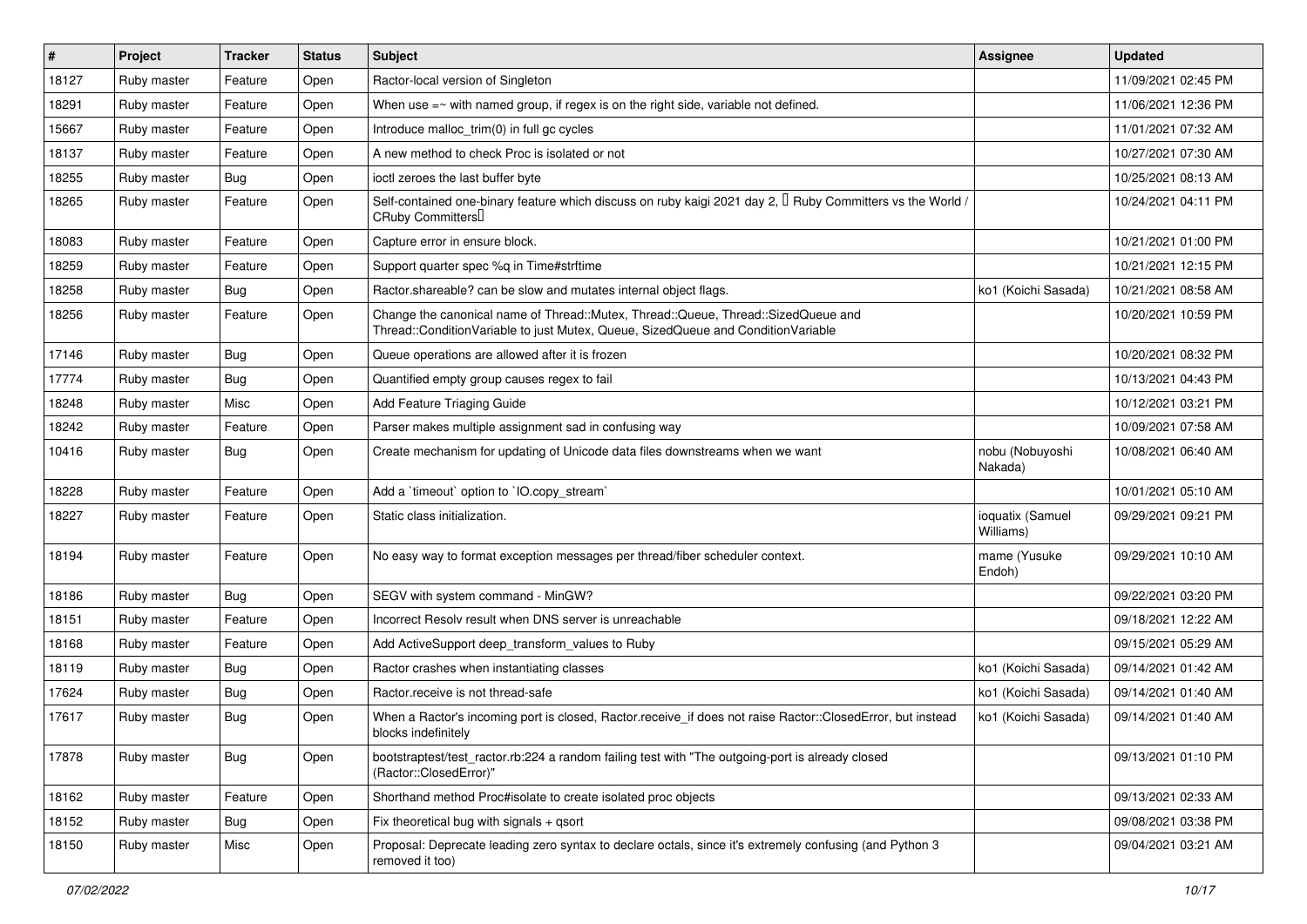| #     | Project     | <b>Tracker</b> | <b>Status</b> | Subject                                                                               | <b>Assignee</b>               | <b>Updated</b>      |
|-------|-------------|----------------|---------------|---------------------------------------------------------------------------------------|-------------------------------|---------------------|
| 18146 | Ruby master | Feature        | Open          | Add 'delete_prefix' and 'delete_suffix' to 'Pathname'                                 |                               | 09/03/2021 04:59 AM |
| 18135 | Ruby master | Feature        | Open          | Introduce Enumerable#detect_only                                                      |                               | 09/02/2021 05:44 PM |
| 18144 | Ruby master | <b>Bug</b>     | Open          | Timeout not working while regular expression match is running                         |                               | 09/02/2021 07:08 AM |
| 18131 | Ruby master | <b>Bug</b>     | Open          | addr2line.c: Some inlined functions mistakenly shown                                  |                               | 08/24/2021 07:59 PM |
| 16492 | Ruby master | <b>Bug</b>     | Open          | TestBugReporter#test_bug_reporter_add test failures                                   | jaruga (Jun Aruga)            | 08/24/2021 01:12 PM |
| 17722 | Ruby master | <b>Bug</b>     | Open          | define method with shareable results in "defined in a different Ractor"               |                               | 08/24/2021 12:03 PM |
| 18129 | Ruby master | <b>Bug</b>     | Open          | Ractor-incompatible global variables can be accessed through alias                    |                               | 08/23/2021 10:08 PM |
| 15428 | Ruby master | <b>Bug</b>     | Open          | Refactor Proc#>> and #<<                                                              |                               | 08/20/2021 06:31 PM |
| 18036 | Ruby master | Bug            | Open          | Pthread fibers become invalid on fork - different from normal fibers.                 | ioquatix (Samuel<br>Williams) | 08/19/2021 07:05 AM |
| 18080 | Ruby master | <b>Bug</b>     | Open          | Syntax error on one-line pattern matching                                             |                               | 08/18/2021 12:38 AM |
| 18082 | Ruby master | Misc           | Open          | FileUtils.remove_entry_secure has inconsistent document                               |                               | 08/17/2021 04:26 PM |
| 18069 | Ruby master | Feature        | Open          | instance exec is just ignored when the block is originally a method                   |                               | 08/10/2021 05:33 AM |
| 18070 | Ruby master | Feature        | Open          | `attr` should be removed                                                              |                               | 08/09/2021 05:51 PM |
| 18068 | Ruby master | Misc           | Open          | Silence LoadError only if it is for rubygems itself                                   | hsbt (Hiroshi<br>SHIBATA)     | 08/08/2021 02:21 PM |
| 18063 | Ruby master | Feature        | Open          | io_uring implementation                                                               |                               | 08/05/2021 10:02 AM |
| 18058 | Ruby master | Bug            | Open          | 3.1.0-dev with MJIT enabled Zlib::BufError during `gem install`                       | k0kubun (Takashi<br>Kokubun)  | 08/02/2021 08:31 PM |
| 18057 | Ruby master | Feature        | Open          | Introduce Array#mean                                                                  |                               | 08/02/2021 02:16 PM |
| 18055 | Ruby master | Feature        | Open          | Introduce                                                                             |                               | 07/30/2021 09:30 AM |
| 13514 | Ruby master | Feature        | Open          | [PATCH] thread_pthread.c (native_sleep): preserve old unblock function                |                               | 07/27/2021 11:41 AM |
| 13502 | Ruby master | Feature        | Open          | remove unused Array#to_s implementation                                               |                               | 07/27/2021 11:41 AM |
| 12992 | Ruby master | Feature        | Open          | ArgumentError if hostname is missing                                                  |                               | 07/27/2021 11:40 AM |
| 15305 | Ruby master | Feature        | Open          | [PATCH] include/ruby/ruby.h (RB_ALLOCV*): remove GC guard                             | nobu (Nobuyoshi<br>Nakada)    | 07/27/2021 11:39 AM |
| 11373 | Ruby master | Feature        | Open          | Add command line option to query valid values for --dump                              |                               | 07/27/2021 11:09 AM |
| 10755 | Ruby master | Feature        | Open          | Use rb_define_alias instead of rb_define_method for rb_cHash                          |                               | 07/27/2021 11:09 AM |
| 10549 | Ruby master | Feature        | Open          | Deprecate each_with_index and each_with_object in favor of with_index and with_object | matz (Yukihiro<br>Matsumoto)  | 07/27/2021 11:09 AM |
| 10287 | Ruby master | Feature        | Open          | rename COLON3 to COLON2_HEAD.                                                         | matz (Yukihiro<br>Matsumoto)  | 07/27/2021 09:34 AM |
| 11431 | Ruby master | Feature        | Open          | [PATCH] rb_parser_compile_*: remove volatile arg                                      |                               | 07/27/2021 07:27 AM |
| 10473 | Ruby master | Feature        | Open          | Change Date#to datetime to use local time                                             |                               | 07/23/2021 07:08 PM |
| 14274 | Ruby master | Feature        | Open          | Merge Std-Lib Time Class into Core                                                    |                               | 07/19/2021 07:54 AM |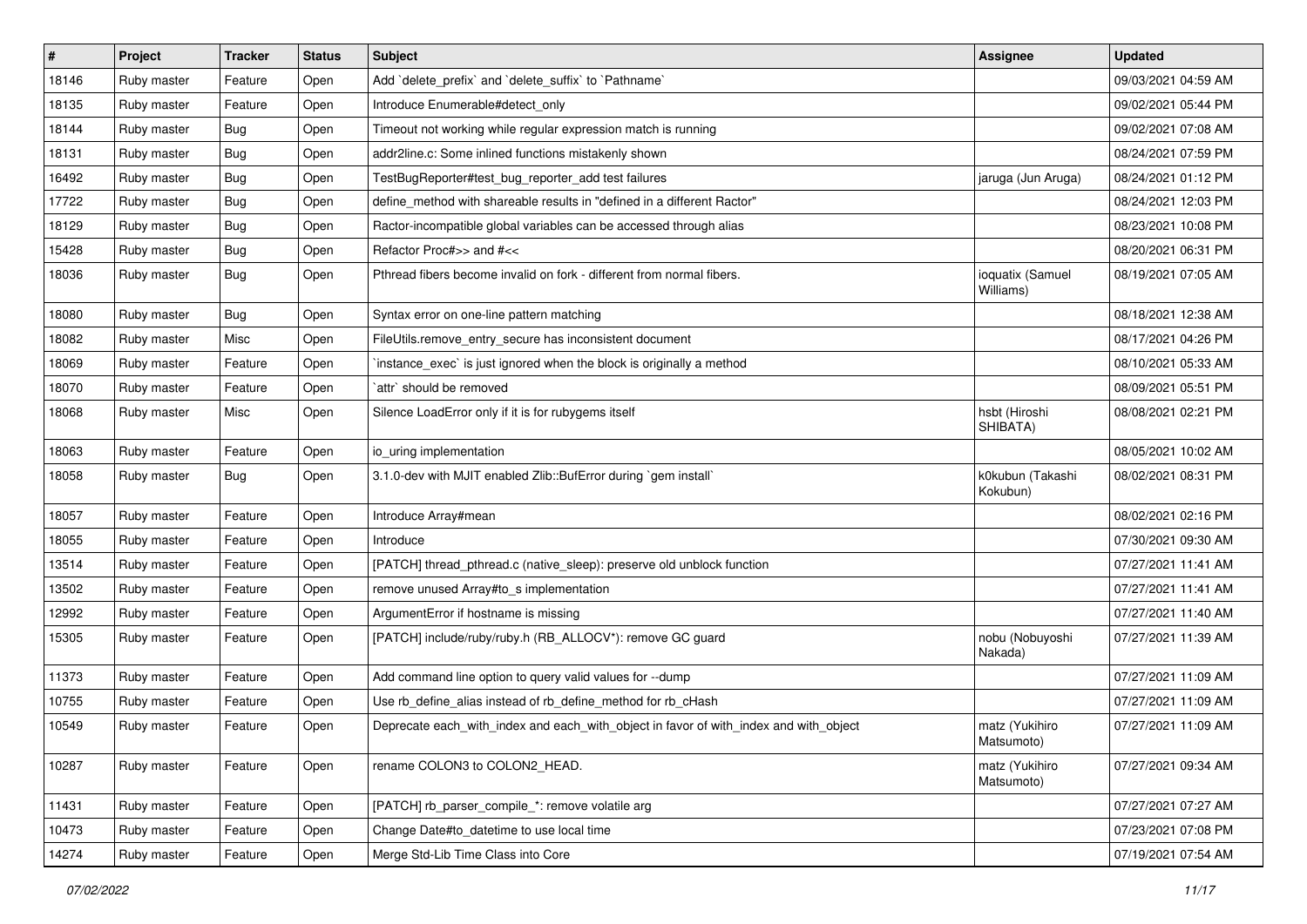| $\vert$ # | Project     | <b>Tracker</b> | <b>Status</b> | <b>Subject</b>                                                                                                          | <b>Assignee</b>     | <b>Updated</b>      |
|-----------|-------------|----------------|---------------|-------------------------------------------------------------------------------------------------------------------------|---------------------|---------------------|
| 11500     | Ruby master | Feature        | Open          | [RFC] rename Queue to UnboundedQueue                                                                                    |                     | 07/19/2021 07:48 AM |
| 14851     | Ruby master | Feature        | Open          | [PATCH] thread_pthread.c: remove non-sleepy timer thread implementation                                                 |                     | 07/19/2021 05:23 AM |
| 17994     | Ruby master | Feature        | Open          | Clarify 'IO.read' behavior and add 'File.read' method                                                                   |                     | 07/16/2021 03:04 AM |
| 17938     | Ruby master | Feature        | Open          | Keyword alternative for boolean positional arguments                                                                    |                     | 07/15/2021 06:46 AM |
| 18002     | Ruby master | <b>Bug</b>     | Open          | s390x: Tests failing without LC_ALL env                                                                                 | jaruga (Jun Aruga)  | 07/12/2021 04:30 PM |
| 15993     | Ruby master | <b>Bug</b>     | Open          | 'require' doesn't work if there are Cyrillic chars in the path to Ruby dir                                              |                     | 07/09/2021 04:08 PM |
| 17924     | Ruby master | Feature        | Open          | Range#infinite?                                                                                                         |                     | 07/08/2021 11:58 PM |
| 17931     | Ruby master | Bug            | Open          | Compile fails setup option nodynamic                                                                                    |                     | 07/07/2021 08:51 AM |
| 17833     | Ruby master | Feature        | Open          | add IO.readinto(b) where b is a bytes like object that is you can get a memoryview from                                 |                     | 06/30/2021 02:36 PM |
| 18013     | Ruby master | Bug            | Open          | Unexpected results when mxiing negated character classes and case-folding                                               |                     | 06/29/2021 12:05 PM |
| 18012     | Ruby master | Bug            | Open          | Case-insensitive character classes can only match multiple code points when top-level character class is not<br>negated |                     | 06/29/2021 08:35 AM |
| 18010     | Ruby master | Bug            | Open          | Character class with single character gets case-folded with following string                                            |                     | 06/28/2021 09:30 AM |
| 18009     | Ruby master | Bug            | Open          | Regexps \w and \W with /i option and /u option produce inconsistent results under nested negation and<br>intersection   |                     | 06/28/2021 09:09 AM |
| 18005     | Ruby master | Feature        | Open          | Enable non-blocking `binding.irb`.                                                                                      |                     | 06/24/2021 07:20 PM |
| 14378     | Ruby master | Feature        | Open          | Increase Fixnum range on Windows from 31 bits to 63 bits                                                                |                     | 06/18/2021 07:31 PM |
| 14582     | Ruby master | Bug            | Open          | Unable to use `method_entry` and `method_return` tracing probes since 2.5                                               |                     | 06/18/2021 06:08 PM |
| 17999     | Ruby master | <b>Bug</b>     | Open          | TestMethod#test_zsuper intermittent timeout error on raspbian10-aarch64 CI                                              |                     | 06/18/2021 01:33 AM |
| 14275     | Ruby master | Feature        | Open          | GC not aggressive enough                                                                                                |                     | 06/17/2021 06:54 PM |
| 14570     | Ruby master | Feature        | Open          | Make File.expand_path/real_path casing consistent on Windows                                                            |                     | 06/17/2021 04:22 PM |
| 17990     | Ruby master | Bug            | Open          | Inconsistent behavior of Regexp quantifiers over characters with complex case foldings                                  |                     | 06/15/2021 11:59 AM |
| 17989     | Ruby master | Bug            | Open          | Case insensitive Regexps do not handle characters with overlapping case foldings                                        |                     | 06/15/2021 11:43 AM |
| 17950     | Ruby master | Feature        | Open          | Unable to pattern-match against a String key                                                                            |                     | 06/15/2021 11:42 AM |
| 17944     | Ruby master | Feature        | Open          | Remove Socket.gethostbyaddr and Socket.gethostbyname                                                                    |                     | 06/10/2021 08:26 AM |
| 10320     | Ruby master | Feature        | Open          | require into module                                                                                                     |                     | 06/10/2021 08:15 AM |
| 17683     | Ruby master | Misc           | Open          | Current status of beginless range (experimental or not)                                                                 |                     | 06/05/2021 07:22 AM |
| 17925     | Ruby master | <b>Bug</b>     | Open          | Pattern matching syntax using semicolon one-line                                                                        |                     | 06/04/2021 03:08 PM |
| 17926     | Ruby master | <b>Bug</b>     | Open          | spec/ruby/core/file/atime_spec.rb: a random failing test on Travis ppc64le                                              |                     | 06/02/2021 04:35 PM |
| 17884     | Ruby master | Feature        | Open          | locindex for profiling tools                                                                                            | ko1 (Koichi Sasada) | 05/24/2021 04:17 PM |
| 17792     | Ruby master | Bug            | Open          | make notes and make test fail with Ruby3.0.1p64 RaspberryPI 4B Ubuntu 20.10 ARM64                                       |                     | 05/23/2021 08:23 PM |
| 17210     | Ruby master | Feature        | Open          | More readable and useful `Set#inspect`                                                                                  | knu (Akinori MUSHA) | 05/19/2021 10:12 PM |
| 17859     | Ruby master | Feature        | Open          | Start IRB when running just `ruby`                                                                                      |                     | 05/14/2021 07:54 AM |
| 17856     | Ruby master | Feature        | Open          | ary.member? is slower than ary.include?                                                                                 |                     | 05/11/2021 10:12 AM |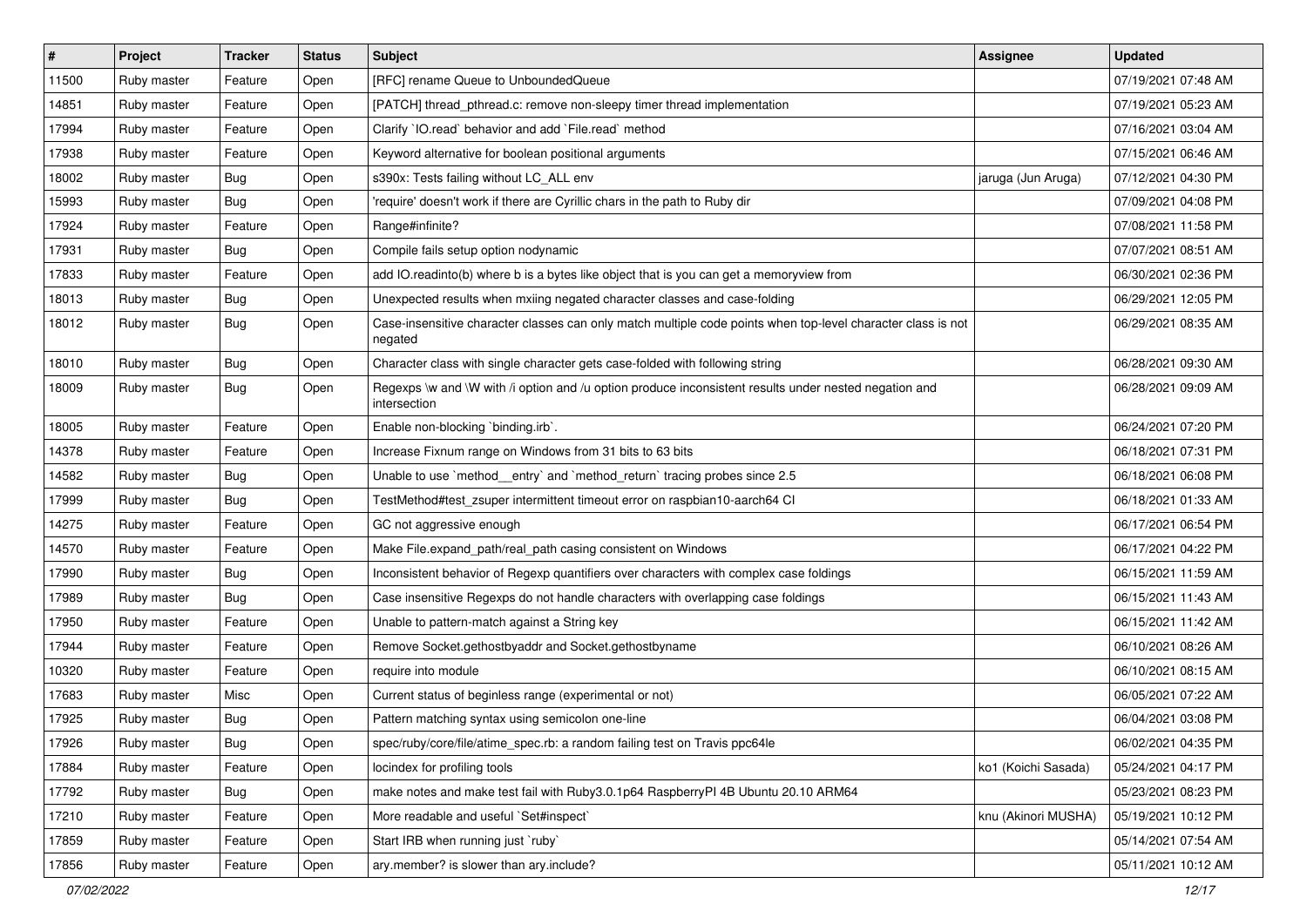| $\#$  | Project     | <b>Tracker</b> | <b>Status</b> | Subject                                                                        | <b>Assignee</b>              | <b>Updated</b>      |
|-------|-------------|----------------|---------------|--------------------------------------------------------------------------------|------------------------------|---------------------|
| 17844 | Ruby master | Feature        | Open          | Support list of methods to test with respond_to?                               |                              | 05/06/2021 07:00 PM |
| 17834 | Ruby master | Feature        | Open          | Add a Bytes and BytesArray class that implement memoryview                     |                              | 05/06/2021 02:22 PM |
| 17851 | Ruby master | Feature        | Open          | ruby extension for memoryview                                                  |                              | 05/05/2021 03:15 PM |
| 17825 | Ruby master | Feature        | Open          | Uniformize Float::INFINITY and Date::infinity.new                              |                              | 05/04/2021 01:43 AM |
| 17647 | Ruby master | Feature        | Open          | Print register `r11` on 32-bit ARM Linux                                       |                              | 04/30/2021 11:22 AM |
| 17830 | Ruby master | Feature        | Open          | Add Integer#previous and Integer#prev                                          | matz (Yukihiro<br>Matsumoto) | 04/27/2021 11:35 PM |
| 17016 | Ruby master | Feature        | Open          | Enumerable#accumulate                                                          |                              | 04/27/2021 03:14 PM |
| 17829 | Ruby master | Misc           | Open          | Clang/LLVM correctness of x64-mingw32 build (`shorten-64-to-32` warnings)      |                              | 04/26/2021 04:23 PM |
| 17817 | Ruby master | Bug            | Open          | --jit outputs ./tmp/_ruby_mjit_*.h: No such file or directory on with TMP      |                              | 04/22/2021 11:57 AM |
| 17790 | Ruby master | Feature        | Open          | Have a way to clear a String without resetting its capacity                    |                              | 04/21/2021 11:27 PM |
| 17815 | Ruby master | Misc           | Open          | Snapcraft Ruby plugin                                                          |                              | 04/20/2021 07:59 PM |
| 17808 | Ruby master | Feature        | Open          | Feature Request: JS like splat of Object properties as named method parameters |                              | 04/17/2021 11:43 PM |
| 11230 | Ruby master | Bug            | Open          | Should rb_struct_s_members() be public API?                                    |                              | 04/17/2021 05:06 PM |
| 17749 | Ruby master | Feature        | Open          | Const source location without name                                             |                              | 04/17/2021 07:38 AM |
| 17797 | Ruby master | Feature        | Open          | MIPS support for addr2line.c                                                   |                              | 04/13/2021 03:49 AM |
| 17786 | Ruby master | Feature        | Open          | Proposal: new "ends" keyword                                                   |                              | 04/11/2021 01:40 AM |
| 16816 | Ruby master | Feature        | Open          | Prematurely terminated Enumerator should stay terminated                       |                              | 04/09/2021 09:24 PM |
| 17773 | Ruby master | Feature        | Open          | Alias `Numeric#zero?` and `Float#zero?` as `Numeric#empty?` and `Float#empty?` |                              | 04/02/2021 03:39 PM |
| 17771 | Ruby master | Feature        | Open          | String#start_with? should not construct MatchData or set \$~                   |                              | 04/02/2021 02:49 PM |
| 12689 | Ruby master | Bug            | Open          | Thread isolation of \$~ and \$                                                 |                              | 04/01/2021 08:51 PM |
| 17758 | Ruby master | Feature        | Open          | Provide Hash#count for performance improvement                                 |                              | 03/28/2021 06:39 PM |
| 17354 | Ruby master | Bug            | Open          | Module#const_source_location is misleading for constants awaiting autoload     |                              | 03/26/2021 05:56 PM |
| 17743 | Ruby master | Feature        | Open          | Show argument types in backtrace                                               |                              | 03/25/2021 06:39 PM |
| 17682 | Ruby master | Feature        | Open          | String#casecmp performance improvement                                         |                              | 03/24/2021 02:29 PM |
| 17718 | Ruby master | Feature        | Open          | a method paramaters object that can be pattern matched against                 |                              | 03/24/2021 01:29 PM |
| 17741 | Ruby master | Feature        | Open          | Ruby links to `objc` for convenience - this should be moved into a native ext  |                              | 03/23/2021 01:24 AM |
| 17142 | Ruby master | Bug            | Open          | Ruby fails to build in AIX                                                     |                              | 03/20/2021 07:08 AM |
| 13820 | Ruby master | Feature        | Open          | Add a nil coalescing operator                                                  |                              | 03/16/2021 03:34 PM |
| 17680 | Ruby master | Bug            | Open          | tab completion no longer works on irb3.0                                       |                              | 03/13/2021 08:06 AM |
| 16810 | Ruby master | <b>Bug</b>     | Open          | ruby segfaults on s390x with musl libc                                         |                              | 03/05/2021 01:38 AM |
| 17663 | Ruby master | Feature        | Open          | Enumerator#with, an alternative to Enumerator#with_object                      |                              | 03/02/2021 05:48 PM |
| 17660 | Ruby master | Feature        | Open          | Expose information about which basic methods have been redefined               |                              | 03/02/2021 03:31 PM |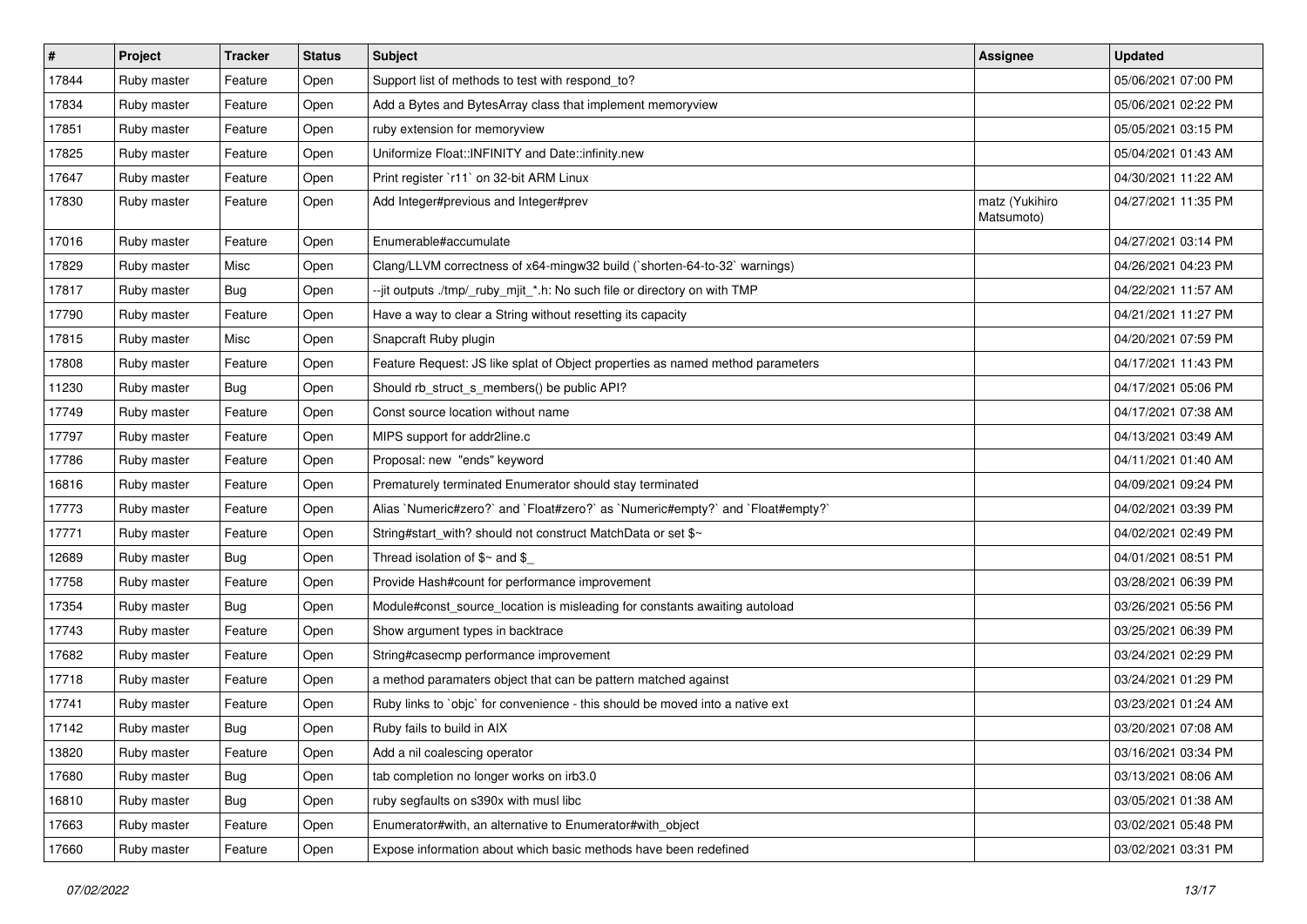| $\vert$ # | Project     | Tracker    | <b>Status</b> | <b>Subject</b>                                                                                                                                             | Assignee                     | <b>Updated</b>      |
|-----------|-------------|------------|---------------|------------------------------------------------------------------------------------------------------------------------------------------------------------|------------------------------|---------------------|
| 16113     | Ruby master | Feature    | Open          | Partial application                                                                                                                                        |                              | 03/02/2021 02:00 PM |
| 17667     | Ruby master | <b>Bug</b> | Open          | Module#name needs synchronization                                                                                                                          | ko1 (Koichi Sasada)          | 03/02/2021 07:31 AM |
| 17184     | Ruby master | Feature    | Open          | No stdlib function to perform simple string replacement                                                                                                    | matz (Yukihiro<br>Matsumoto) | 02/23/2021 09:27 PM |
| 14480     | Ruby master | Bug        | Open          | miniruby crashing when compiled with -O2 or -O1 on aarch64                                                                                                 |                              | 02/23/2021 10:35 AM |
| 16990     | Ruby master | Feature    | Open          | Sets: operators compatibility with Array                                                                                                                   |                              | 02/22/2021 11:37 PM |
| 17646     | Ruby master | <b>Bug</b> | Open          | Check for `__builtin_mul_overflow` with `long long` arguments                                                                                              |                              | 02/19/2021 06:19 PM |
| 17637     | Ruby master | Misc       | Open          | Endless ranges with `nil` boundary weird behavior                                                                                                          |                              | 02/19/2021 07:57 AM |
| 17591     | Ruby master | Misc       | Open          | Test frameworks and REPLs do not show deprecation warnings by default                                                                                      |                              | 02/17/2021 09:06 AM |
| 17627     | Ruby master | Feature    | Open          | Suggestion: Implement `freeze_values` instance method on collection-like classes.                                                                          |                              | 02/16/2021 07:58 PM |
| 17140     | Ruby master | Feature    | Open          | Merge Enumerable#grep(_v) with Enumerable#select/reject                                                                                                    |                              | 02/10/2021 07:56 AM |
| 17616     | Ruby master | Feature    | Open          | Support backtracing on Linux with non-GNU-libc + libunwind                                                                                                 |                              | 02/09/2021 01:12 PM |
| 17611     | Ruby master | Feature    | Open          | Expose `rb_execarg` interfaces and `rb_grantpt`                                                                                                            |                              | 02/07/2021 01:52 AM |
| 17543     | Ruby master | Bug        | Open          | Ractor isolation broken by `self` in shareable proc                                                                                                        | ko1 (Koichi Sasada)          | 01/29/2021 03:06 PM |
| 17566     | Ruby master | Feature    | Open          | Tune thread QoS / efficiency on macOS                                                                                                                      |                              | 01/29/2021 09:16 AM |
| 17531     | Ruby master | <b>Bug</b> | Open          | did you mean' not Ractor friendly                                                                                                                          | ko1 (Koichi Sasada)          | 01/29/2021 08:48 AM |
| 17586     | Ruby master | Misc       | Open          | Please run Windows CI in all std-lib repos                                                                                                                 |                              | 01/28/2021 02:34 PM |
| 11539     | Ruby master | Feature    | Open          | Support explicit declaration of volatile instance variables                                                                                                |                              | 01/26/2021 03:30 PM |
| 17579     | Ruby master | Feature    | Open          | [Proposal] A suggestion for newline-separated shorthand notation, for the creation of Arrays containing<br>strings that may contain ' ' (space) characters |                              | 01/25/2021 04:33 PM |
| 17330     | Ruby master | Feature    | Open          | Object#non                                                                                                                                                 |                              | 01/25/2021 03:54 PM |
| 17576     | Ruby master | Feature    | Open          | Partial Functions (procs, lambdas)                                                                                                                         |                              | 01/24/2021 07:58 PM |
| 13750     | Ruby master | Feature    | Open          | Improve String#casecmp? and Symbol#casecmp? performance with ASCII string                                                                                  |                              | 01/24/2021 07:12 AM |
| 17569     | Ruby master | Misc       | Open          | uri' lib maintainership                                                                                                                                    | akr (Akira Tanaka)           | 01/23/2021 10:42 AM |
| 17565     | Ruby master | Misc       | Open          | Prefer use of access(2) in rb_file_load_ok() to check for existence of require'd files                                                                     |                              | 01/21/2021 08:52 PM |
| 17562     | Ruby master | Feature    | Open          | Update -E option in --help                                                                                                                                 |                              | 01/19/2021 05:38 PM |
| 14430     | Ruby master | Feature    | Open          | net/http: use Socket.tcp with connect_timeout, instead of TCPSocket.open wrapped in Timeout.timeout                                                        |                              | 01/19/2021 10:01 AM |
| 17550     | Ruby master | Feature    | Open          | Why no function to get all subdirectories of a directory?                                                                                                  |                              | 01/18/2021 08:57 AM |
| 11882     | Ruby master | Feature    | Open          | Map or NamedMap                                                                                                                                            | matz (Yukihiro<br>Matsumoto) | 01/17/2021 01:31 PM |
| 17528     | Ruby master | Feature    | Open          | Make Addrinfo.getaddrinfo fall back to Timeout.timeout for :resolv_timeout                                                                                 |                              | 01/13/2021 08:50 PM |
| 17496     | Ruby master | Feature    | Open          | Add constant Math::TAU                                                                                                                                     |                              | 01/13/2021 05:47 AM |
| 17097     | Ruby master | Feature    | Open          | `map_min`, `map_max`                                                                                                                                       |                              | 01/13/2021 01:24 AM |
| 17357     | Ruby master | Feature    | Open          | Queue#pop` should have a block form for closed queues                                                                                                      |                              | 01/12/2021 07:32 AM |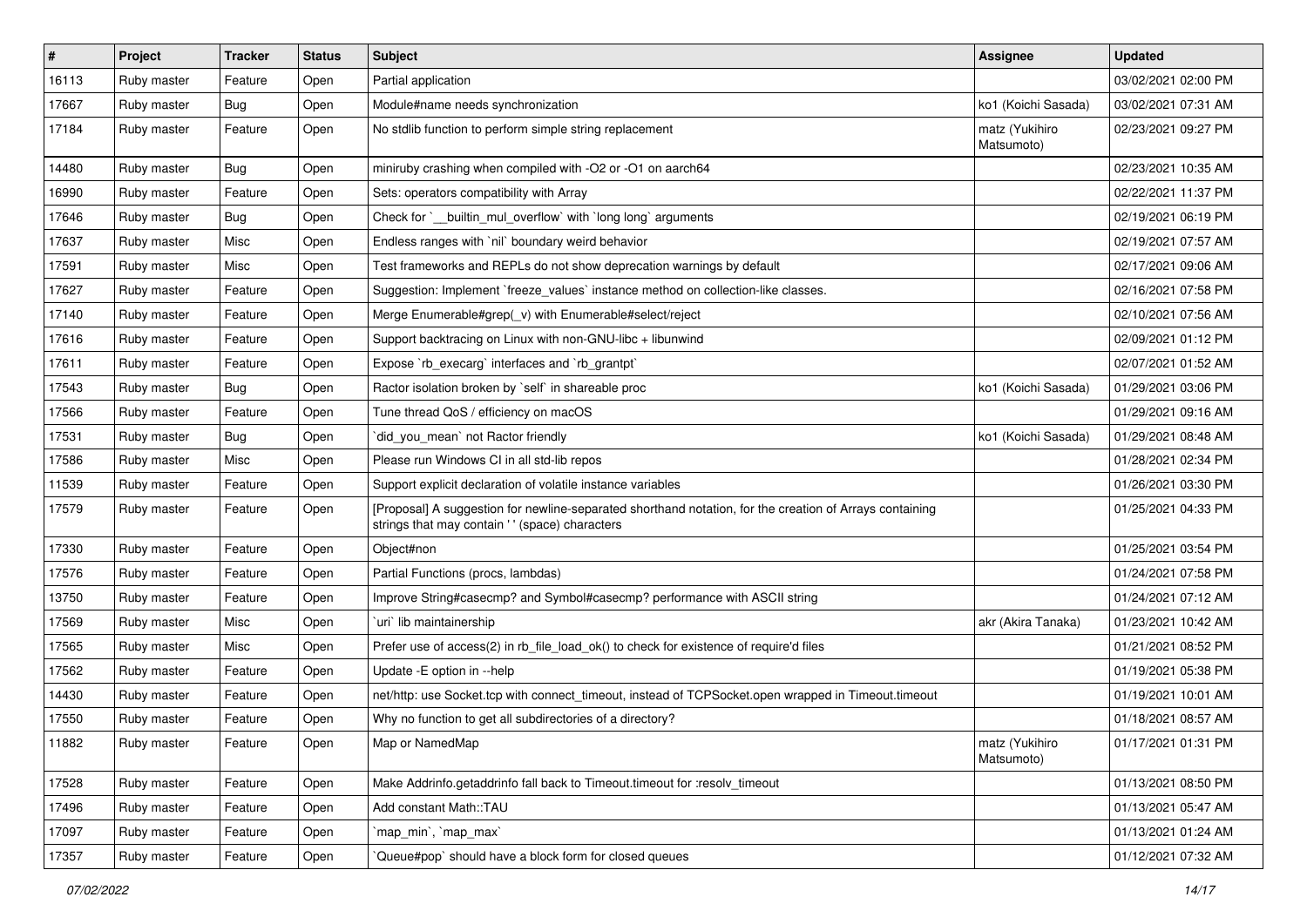| $\pmb{\sharp}$ | Project     | <b>Tracker</b> | <b>Status</b> | Subject                                                                                                                                | <b>Assignee</b>              | <b>Updated</b>      |
|----------------|-------------|----------------|---------------|----------------------------------------------------------------------------------------------------------------------------------------|------------------------------|---------------------|
| 17474          | Ruby master | Feature        | Open          | Interpreting constants at compile time                                                                                                 |                              | 01/07/2021 04:40 PM |
| 17420          | Ruby master | Bug            | Open          | Unsafe mutation of \$" when doing non-RubyGems require in Ractor                                                                       | ko1 (Koichi Sasada)          | 01/07/2021 01:23 PM |
| 17513          | Ruby master | Bug            | Open          | Methods of shareable objects and UnboundMethods should be shareable                                                                    | ko1 (Koichi Sasada)          | 01/06/2021 08:53 PM |
| 16436          | Ruby master | Misc           | Open          | hash missing #last method, make it not so consistent (it has #first)                                                                   |                              | 01/06/2021 09:47 AM |
| 17373          | Ruby master | Bug            | Open          | Ruby 3.0 is slower at Discourse bench than Ruby 2.7                                                                                    |                              | 01/04/2021 06:47 AM |
| 17506          | Ruby master | Bug            | Open          | Ractor isolation broken by ThreadGroup                                                                                                 |                              | 01/03/2021 08:05 PM |
| 15225          | Ruby master | Feature        | Open          | OpenStruct: Recursively converting child Hash objects to OpenStruct objects.                                                           |                              | 01/03/2021 02:30 AM |
| 17471          | Ruby master | Feature        | Open          | send_if method for improved conditional chaining                                                                                       |                              | 12/29/2020 03:23 PM |
| 16291          | Ruby master | Feature        | Open          | Introduce support for resize in rb_ary_freeze and prefer internal use of rb_ary_freeze and rb_str_freeze for<br>String and Array types | nobu (Nobuyoshi<br>Nakada)   | 12/25/2020 02:43 AM |
| 17422          | Ruby master | Misc           | Open          | 3.0 documentation problems tracking ticket                                                                                             |                              | 12/24/2020 12:51 PM |
| 17399          | Ruby master | Misc           | Open          | Are endless methods experimental?                                                                                                      |                              | 12/22/2020 07:05 PM |
| 17393          | Ruby master | Feature        | Open          | 'Ractor::Moved#inspect'                                                                                                                | ko1 (Koichi Sasada)          | 12/21/2020 05:47 PM |
| 17337          | Ruby master | Bug            | Open          | Don't embed Ruby build-time configuration in Ruby                                                                                      |                              | 12/21/2020 04:17 PM |
| 17414          | Ruby master | Feature        | Open          | Ractor should allow access to shareable attributes for Modules/Classes                                                                 | ko1 (Koichi Sasada)          | 12/21/2020 03:56 PM |
| 17416          | Ruby master | Feature        | Open          | Improve performance Kernel#itself                                                                                                      |                              | 12/21/2020 01:14 PM |
| 17406          | Ruby master | Feature        | Open          | Add `NoMatchingPatternError#depth`                                                                                                     |                              | 12/19/2020 03:18 PM |
| 17404          | Ruby master | Feature        | Open          | Ractor `move:` API to allow shareability check                                                                                         | ko1 (Koichi Sasada)          | 12/18/2020 09:17 PM |
| 17099          | Ruby master | Feature        | Open          | Remove boolean argument and warning from Module#attr                                                                                   |                              | 12/18/2020 04:15 AM |
| 17400          | Ruby master | Bug            | Open          | Incorrect character downcase for Greek Sigma                                                                                           | duerst (Martin Dürst)        | 12/17/2020 06:56 AM |
| 17390          | Ruby master | Misc           | Open          | Class and method-level docs for Ractor                                                                                                 |                              | 12/13/2020 06:33 PM |
| 17333          | Ruby master | Feature        | Open          | Enumerable#many?                                                                                                                       |                              | 12/11/2020 03:38 AM |
| 10238          | Ruby master | Feature        | Open          | todo: remove dependency on malloc_usable_size                                                                                          | ko1 (Koichi Sasada)          | 12/10/2020 09:20 AM |
| 17134          | Ruby master | Feature        | Open          | Add resolv_timeout to TCPSocket                                                                                                        |                              | 12/10/2020 09:09 AM |
| 6869           | Ruby master | Feature        | Open          | Do not treat `_` parameter exceptionally                                                                                               | matz (Yukihiro<br>Matsumoto) | 12/10/2020 08:58 AM |
| 14492          | Ruby master | Feature        | Open          | iseq loading + caching should be in core                                                                                               | ko1 (Koichi Sasada)          | 12/10/2020 08:53 AM |
| 10489          | Ruby master | Feature        | Open          | Add inherit method for clearer and multiple inheritance                                                                                | matz (Yukihiro<br>Matsumoto) | 12/10/2020 08:53 AM |
| 10318          | Ruby master | Feature        | Open          | [PATCH 0/n] Let underscore be positionally matched arg to omit binding obvious variable.                                               |                              | 12/10/2020 08:53 AM |
| 8807           | Ruby master | Feature        | Open          | Custom literals                                                                                                                        |                              | 12/10/2020 08:53 AM |
| 8270           | Ruby master | Feature        | Open          | Ruby should build without thread support (aka minix)                                                                                   | nobu (Nobuyoshi<br>Nakada)   | 12/10/2020 08:53 AM |
| 8229           | Ruby master | Feature        | Open          | extend Hash.include?                                                                                                                   | matz (Yukihiro<br>Matsumoto) | 12/10/2020 08:53 AM |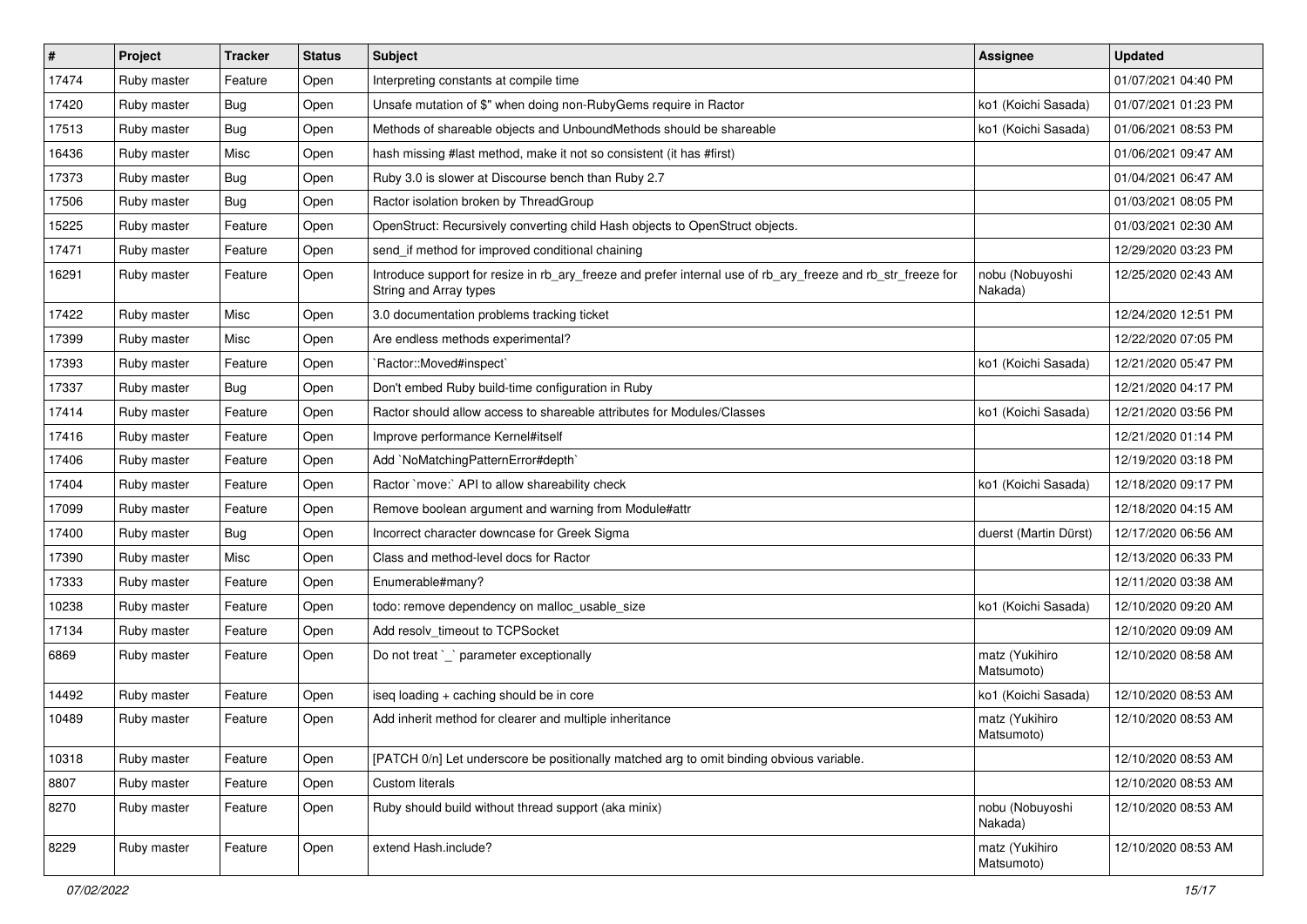| $\sharp$ | Project     | <b>Tracker</b> | <b>Status</b> | <b>Subject</b>                                                                                | Assignee                     | <b>Updated</b>      |
|----------|-------------|----------------|---------------|-----------------------------------------------------------------------------------------------|------------------------------|---------------------|
| 7748     | Ruby master | Feature        | Open          | Contextual send                                                                               | matz (Yukihiro<br>Matsumoto) | 12/10/2020 08:53 AM |
| 7546     | Ruby master | Feature        | Open          | Change behavior of `Array#slice` for an argument of `Range` class                             | matz (Yukihiro<br>Matsumoto) | 12/10/2020 08:49 AM |
| 7545     | Ruby master | Feature        | Open          | Make Range act as a "lazy ordered set"                                                        |                              | 12/10/2020 08:49 AM |
| 7220     | Ruby master | Feature        | Open          | Separate IO#dup, StringIO#initialize_copy from dup(2)                                         |                              | 12/10/2020 08:47 AM |
| 6828     | Ruby master | Feature        | Open          | <b>Constancy of Constants</b>                                                                 |                              | 12/10/2020 08:47 AM |
| 17383    | Ruby master | Bug            | Open          | 3.0 recursion memory speed issues                                                             |                              | 12/09/2020 05:41 PM |
| 17375    | Ruby master | Feature        | Open          | Add scheduler callbacks for transferring fibers                                               |                              | 12/07/2020 11:31 PM |
| 17156    | Ruby master | Feature        | Open          | Refinements per directory tree                                                                |                              | 12/07/2020 05:19 AM |
| 17359    | Ruby master | Bug            | Open          | Ractor copy mode is not Ractor-safe                                                           | ko1 (Koichi Sasada)          | 12/02/2020 05:42 PM |
| 17356    | Ruby master | Feature        | Open          | Alignment of memory allocated through Fiddle struct's malloc                                  |                              | 12/02/2020 11:06 AM |
| 17353    | Ruby master | Feature        | Open          | Functional chaining operator                                                                  |                              | 11/30/2020 03:29 AM |
| 16241    | Ruby master | Feature        | Open          | Shorter syntax for anonymous refinements                                                      |                              | 11/20/2020 07:22 PM |
| 17143    | Ruby master | Feature        | Open          | Improve support for warning categories                                                        |                              | 11/20/2020 01:05 PM |
| 17325    | Ruby master | Feature        | Open          | Adds Fiber#cancel, which forces a Fiber to break/return                                       |                              | 11/19/2020 12:34 AM |
| 17315    | Ruby master | Feature        | Open          | Hash #transform                                                                               |                              | 11/13/2020 08:38 PM |
| 17298    | Ruby master | Feature        | Open          | Ractor's basket communication APIs                                                            |                              | 11/13/2020 04:16 PM |
| 17309    | Ruby master | Misc           | Open          | URI escape being deprecated, yet there is no replacement                                      |                              | 11/11/2020 12:52 AM |
| 17311    | Ruby master | Feature        | Open          | Improve performance Array#deconstruct & Array#to_ary                                          |                              | 11/08/2020 07:12 AM |
| 17286    | Ruby master | Feature        | Open          | Ractor.new' should accept 'move: true'                                                        |                              | 11/08/2020 03:01 AM |
| 17208    | Ruby master | Feature        | Open          | Add `Set#compact` and `Set#compact!` methods                                                  |                              | 11/05/2020 10:44 AM |
| 17127    | Ruby master | Feature        | Open          | Some TrueClass methods are faster if implemented in Ruby                                      |                              | 11/05/2020 07:11 AM |
| 17288    | Ruby master | Feature        | Open          | Optimize _send_ call with a literal method name                                               | matz (Yukihiro<br>Matsumoto) | 10/30/2020 12:17 AM |
| 17159    | Ruby master | Bug            | Open          | extend 'define_method' for Ractor                                                             |                              | 10/29/2020 04:06 PM |
| 17290    | Ruby master | Feature        | Open          | Syntax sugar for boolean keyword argument                                                     |                              | 10/29/2020 04:51 AM |
| 17206    | Ruby master | Feature        | Open          | Introduce new Regexp option to avoid global MatchData allocations                             |                              | 10/28/2020 10:43 PM |
| 11808    | Ruby master | Bug            | Open          | Different behavior between Enumerable#grep and Array#grep                                     | ko1 (Koichi Sasada)          | 10/26/2020 04:36 AM |
| 17285    | Ruby master | Feature        | Open          | Less strict `Ractor.select`                                                                   |                              | 10/26/2020 03:15 AM |
| 17279    | Ruby master | Feature        | Open          | Allow a negative step in Range#step with a block                                              | matz (Yukihiro<br>Matsumoto) | 10/22/2020 02:23 AM |
| 17199    | Ruby master | Misc           | Open          | id outputed by inspect and to_s output does not allow to find actual object_id and vice-versa |                              | 10/20/2020 09:35 PM |
| 17258    | Ruby master | Feature        | Open          | Oneshot Branch Coverage                                                                       |                              | 10/09/2020 08:26 PM |